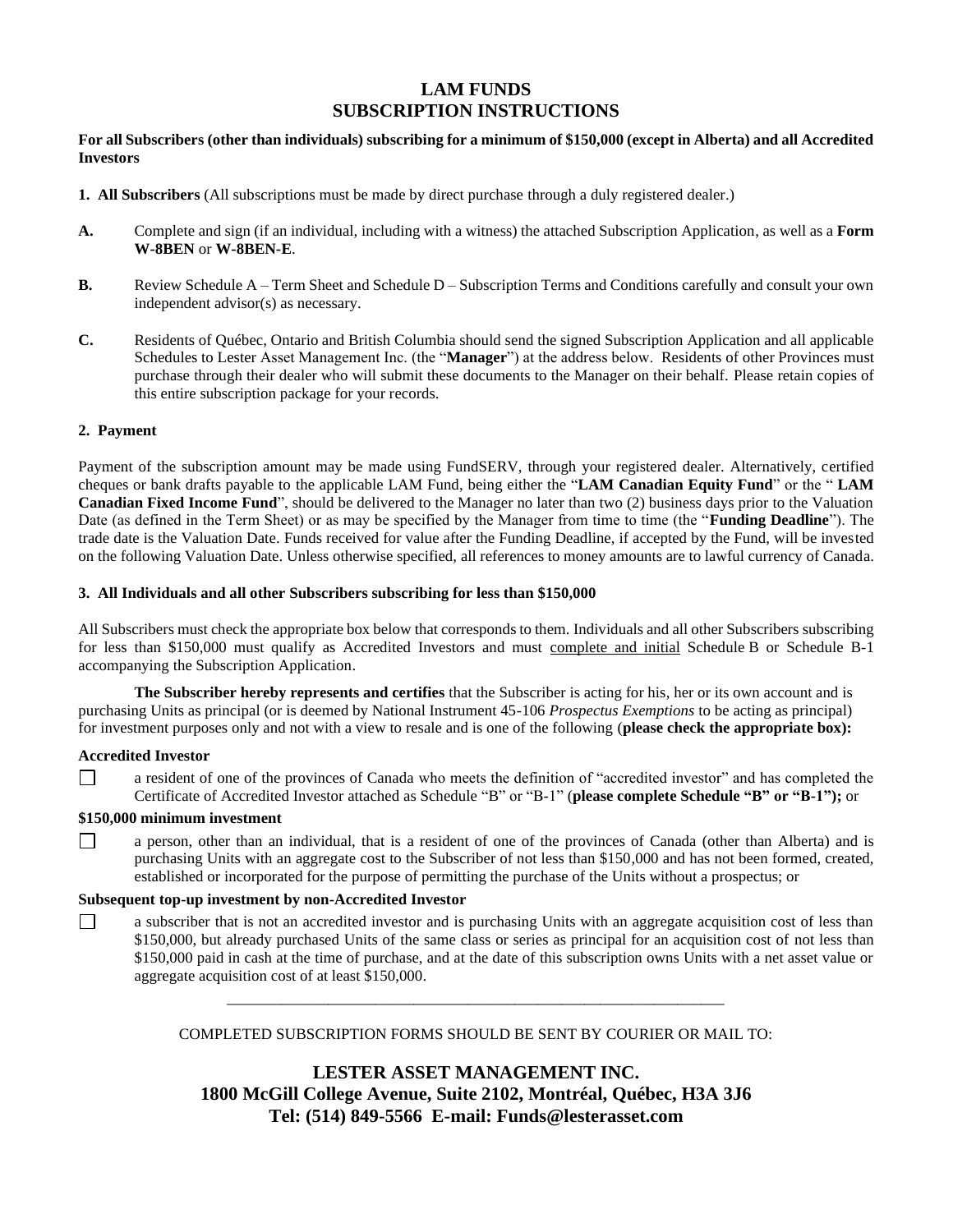# **LAM FUNDS**

# **SUBSCRIPTION APPLICATION (Page 1 of 2)**

**To:** Check the box □LAM Canadian Equity Fund, □ LAM Canadian Fixed Income Fund, (the "**Fund**") and Lester Asset Management Inc. as Manager (the "**Manager**") of the Fund. The undersigned (the "**Subscriber**") hereby irrevocably offers to purchase Series \_\_\_\_ units ("Units") of the Fund for a total subscription amount of \$<br>on the terms and conditions set forth in the term sheet or offering memorandum of the Fund as amended from time to time (the "**Term Sheet**"). The Units will be issued at the series net asset value per Unit as described in the Term Sheet. The Subscriber represents and warrants to the Manager and the Fund as provided in Schedule D to this Subscription Application, which forms a part hereof. All terms used and not defined in this Subscription Application and all Schedules attached hereto have the meaning provided in the master trust agreement dated January 3, 2012, pursuant to which the Fund has been created, as it may be amended from time to time (the "**Trust Agreement**"). The Subscriber must complete any applicable questionnaire set out in the attached Schedules, complete any other form required pursuant to applicable securities laws with respect to the purchase of the Units, provide the information listed below and date and sign this Subscription Application.

# **1. The Subscriber information (for the person or entity signing the Subscription) is as follows:**

| (Name of Subscriber – please print)                |                                                                                    |                                                                                                                            |  |  |
|----------------------------------------------------|------------------------------------------------------------------------------------|----------------------------------------------------------------------------------------------------------------------------|--|--|
| (Subscriber's Address – including Province)        |                                                                                    |                                                                                                                            |  |  |
| (Telephone Number)                                 | (E-mail Address)                                                                   | (Jurisdiction of residence of the Subscriber)                                                                              |  |  |
| beneficial owner of the securities purchased):     |                                                                                    | 2. The Beneficial Owner information (if Subscriber is manager of one or more discretionary account, it is deemed to be the |  |  |
|                                                    | (Beneficial Owner's Social Insurance Number – or – Business Identification Number) | (Beneficial Owner's Date of Birth if Individual)                                                                           |  |  |
| (Beneficial Owner Name)                            |                                                                                    |                                                                                                                            |  |  |
| (Beneficial Owner's Address - including Province)  |                                                                                    |                                                                                                                            |  |  |
| (Telephone Number)                                 | (E-mail Address)                                                                   | (Jurisdiction of residence of Beneficial Owner)                                                                            |  |  |
|                                                    | 3. Registration: Units are to be registered in the following name and address:     |                                                                                                                            |  |  |
| (Name of Registered Holder – please print)         |                                                                                    |                                                                                                                            |  |  |
| (Registered Holder's Address – including Province) |                                                                                    |                                                                                                                            |  |  |

(Telephone Number) (E-mail Address)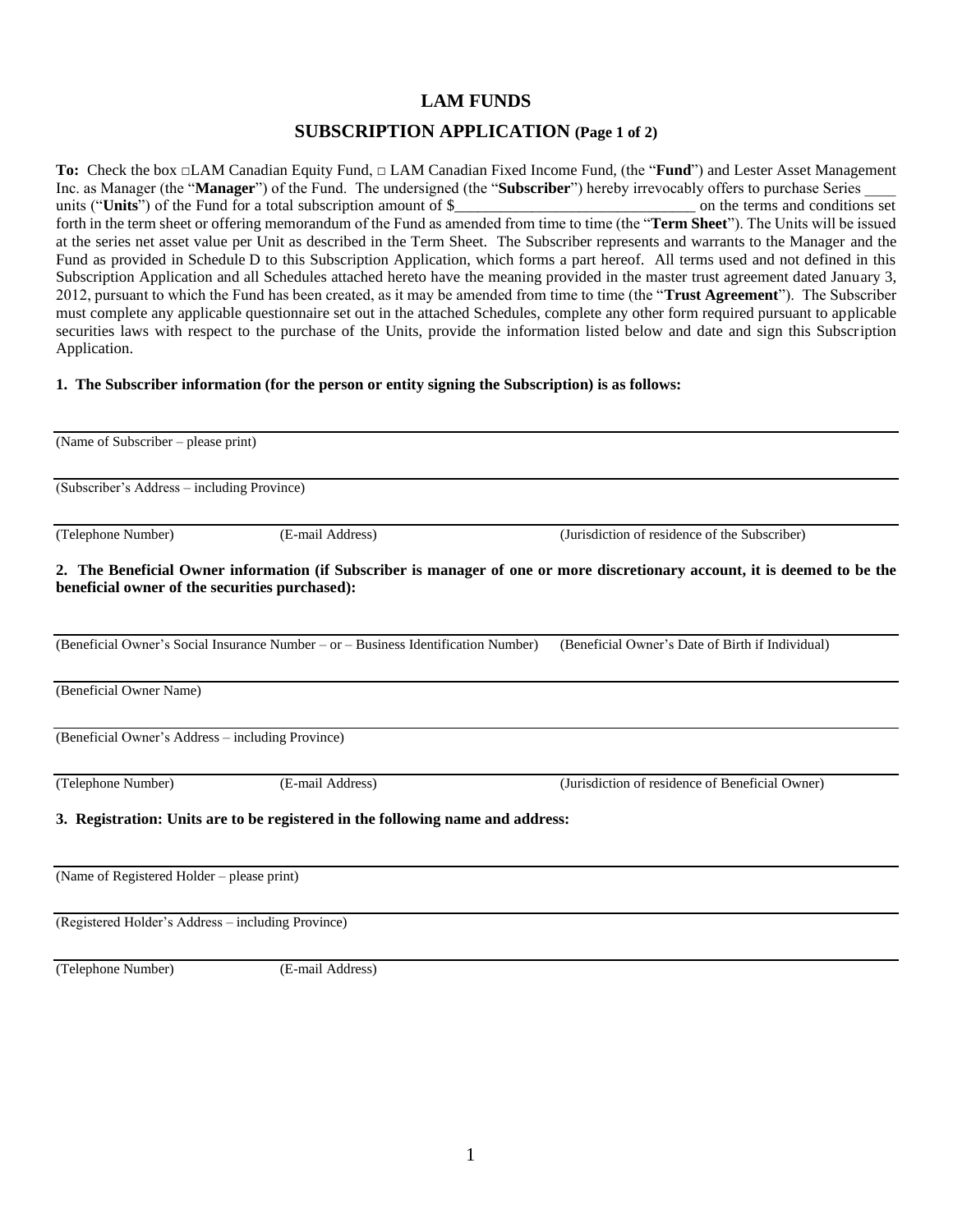### **LAM FUNDS**

## **SUBSCRIPTION APPLICATION (Page 2 of 2)**

**All of the Schedules to this Subscription Application are incorporated into and form an integral part of this Subscription Application, and references to the Subscription Application include the Schedules.**

**In accordance with the** *Proceeds of Crime (Money Laundering) and Terrorist Financing Act***, the Subscribers who are individuals must attach a void cheque from a financial entity for the account in the name of the individual. For these purposes, a financial entity means a bank, credit union, caisse populaire, a trust and loan company or an agent of the Crown that accepts deposit liabilities. For corporations, limited partnerships or similar entities, please complete Schedule "C" and attach copies of the articles of incorporation, by-laws or other constating documents. The Manager, in its sole discretion, may waive such requirements where it has reasonable grounds to believe that applicable anti-money laundering laws and regulations have been complied with in respect of such subscription.**

Pursuant to National Instrument 81-106 - Investment Fund Continuous Disclosure, the Fund must send its audited annual financial statements and unaudited semi-annual interim financial statements to the Subscriber, or in accordance with the Subscriber's standing instructions. **The Subscriber, by signing this Subscription Application, hereby gives standing instructions that, so long as the Subscriber continues to hold Units, the Fund shall send all future audited and interim annual financial statements to the Subscriber, on or before March 31 of each year. However, if the Subscriber is the actual, and not a deemed, beneficial owner of the Fund's securities, all future interim financial statements of the Fund required by National Instrument 81-106 shall be sent only to the Manager and not to the Subscriber.** These instructions shall be deemed to have been solicited by the Fund and given by the Subscriber with effect immediately after acceptance of this Subscription Application by the Fund. The Fund will rely on and continue to follow these instructions until the Subscriber changes them. By sending a notice in writing to the Fund, the Subscriber may change these instructions at any time, or may request that the Fund send a copy of the interim financial statements to the Subscriber at any time after 60 days following the end of the relevant interim period. Once a year, the Fund will send the Subscriber a reminder that the Subscriber is entitled to receive the annual and interim financial statements, that the Fund is relying on these instructions, that explains how the Subscriber can change these instructions and that the Subscriber can obtain a copy of the annual or interim financial statements by contacting the Fund. If no response is received to a request by the Fund for instructions, the Fund will deem this to constitute instructions to send annual financial statements to the Subscriber and interim financial statements to the Manager.

The Subscriber has read the Subscription Terms and Conditions in Schedule D to this Subscription Application and hereby offers to purchase Units at the aggregate subscription price set out above on the foregoing terms and conditions.

| $\overline{\phantom{a}}$<br>Dat<br>.<br>.or<br>$\sim$ - $\sim$<br>.<br>$\sim$ $\sim$<br>чих |  | da <sup>,</sup><br>. . |  |
|---------------------------------------------------------------------------------------------|--|------------------------|--|
|---------------------------------------------------------------------------------------------|--|------------------------|--|

Signature of Witness Signature of Individual (or Authorized Signing Officer if applicable)

Name of Witness Name of Individual (or Authorized Signing Officer and title if applicable)

The foregoing offer is confirmed and accepted by the Fund and by the Manager on the  $\_\_\_\_$  day of  $\_\_\_\_\_$ , 20 $\_\_\_\_\$ 

By:

Name: Title:

*For internal use by the Manager:*

Account No.:

Received Date: \_\_\_\_\_\_\_\_\_\_\_\_\_\_\_\_\_\_\_\_\_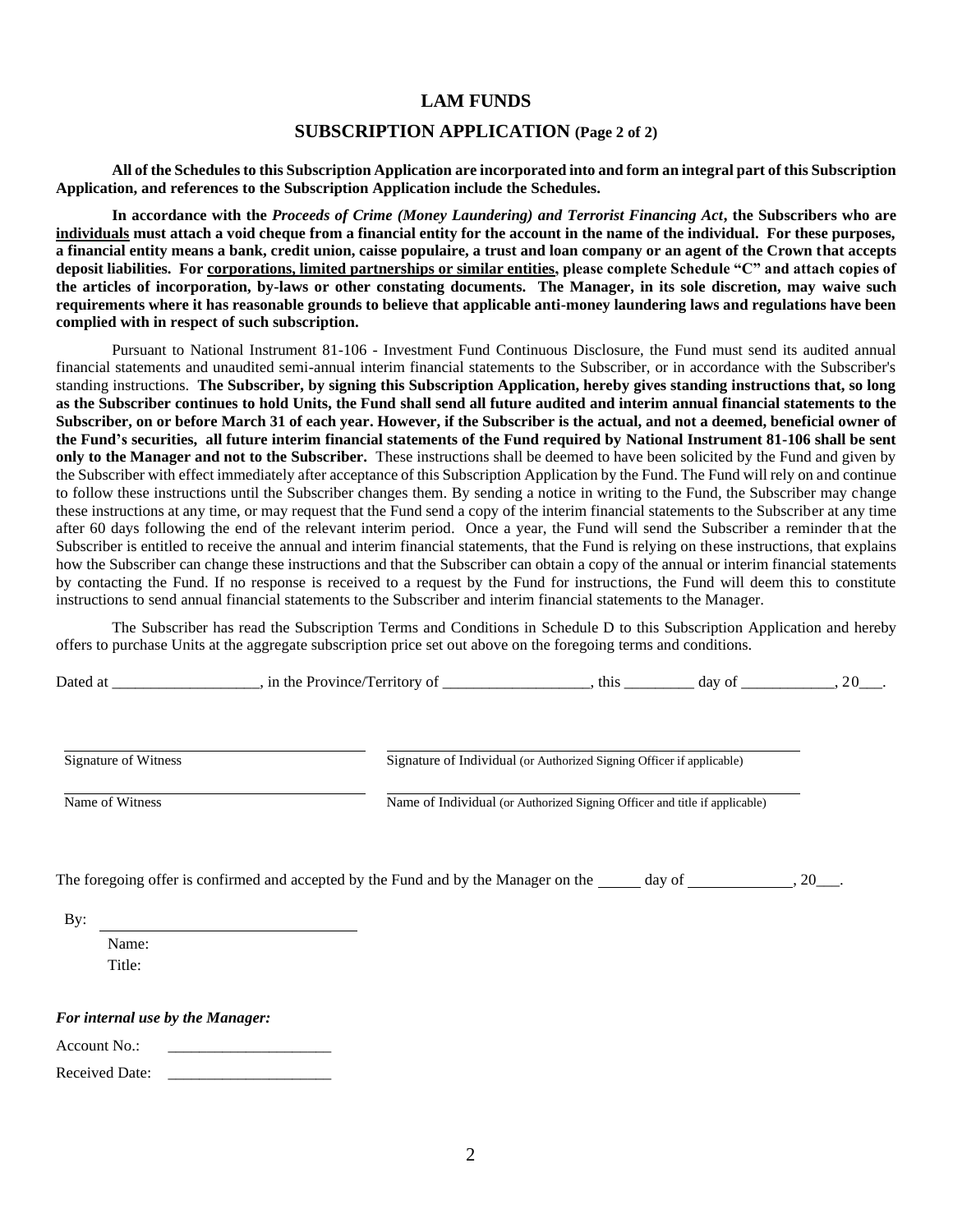**Schedule "A"**

# **TERM SHEET**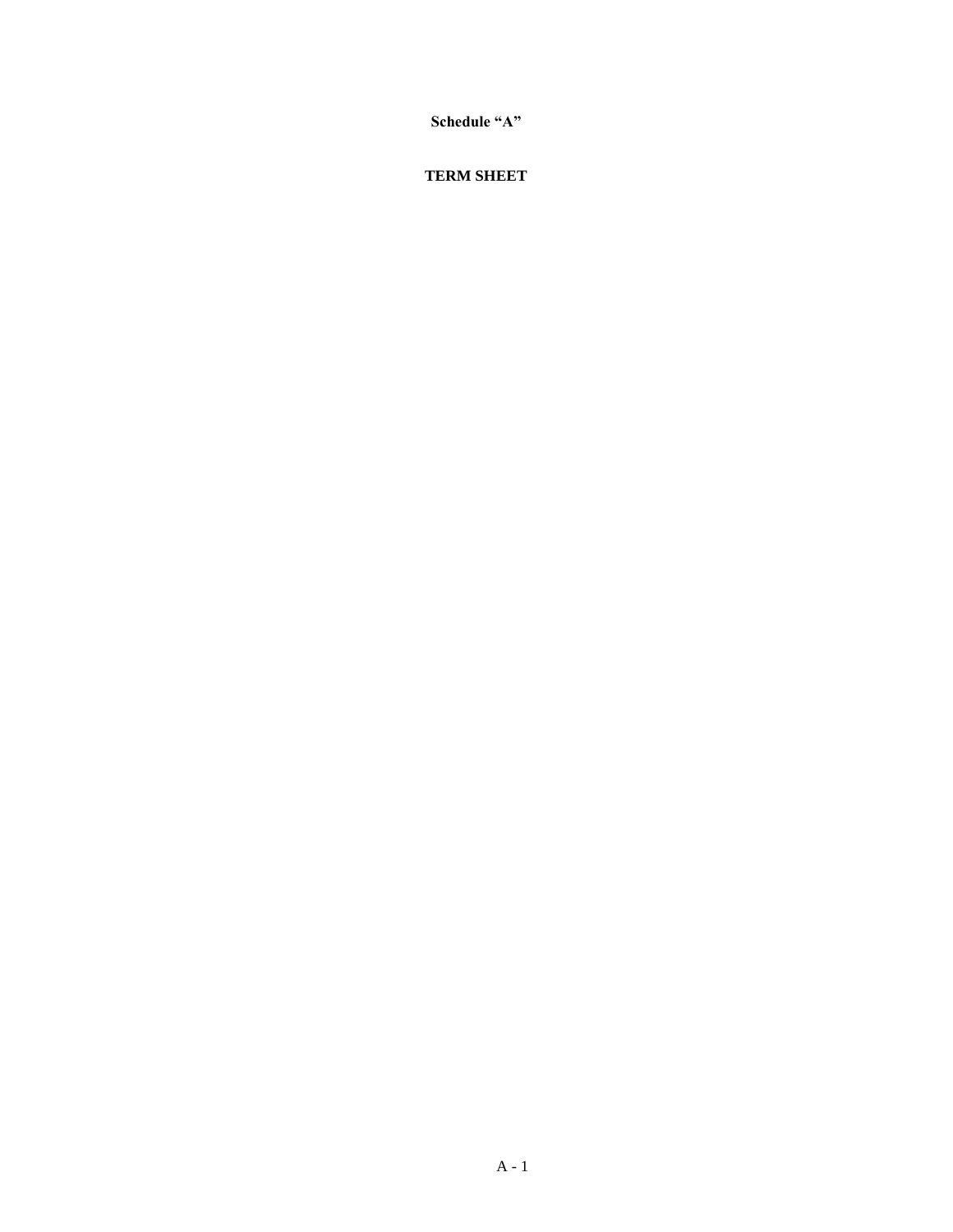### **Schedule "B"**

### **CERTIFICATE OF ACCREDITED INVESTOR**

**To be completed and initialled by Subscriber if you checked the "Accredited Investor" box on the cover page, unless Subscriber is an individual that is an accredited investor solely by virtue of being referred to in paragraphs (j), (k) or (l) below (in which case, complete Schedule B-1):**

### TO: Lester Asset Management Inc. (the "**Manager**")

In connection with the purchase by the undersigned purchaser (the "**Subscriber**") of units of the LAM Canadian Equity Fund or the LAM Canadian Fixed Income Fund (the "**Fund**"), the Subscriber (or the signatory on behalf of the Subscriber) certifies for the benefit of the Fund and the Manager that the Subscriber is a resident of, or the purchase and sale of securities to the Subscriber is otherwise subject to the securities legislation of, Canada, and the Subscriber is (and will at the time of acceptance of this Subscription Agreement and any additional subscriptions be) an accredited investor within the meaning of National Instrument 45-106 – *Prospectus Exemptions* ("**NI 45-106**") or, for Ontario residents, Section 73.3 of the *Securities Act* (Ontario) in the category indicated below:

### **PLEASE CHECK THE BOX OF THE APPLICABLE CATEGORY AND INITIAL:**

|  | (a)   | a Canadian bank, loan corporation, trust company, insurance company or other<br>Canadian financial institution (as defined in NI 45-106), or a Schedule III bank,                                                                                                                                                                                                                |
|--|-------|----------------------------------------------------------------------------------------------------------------------------------------------------------------------------------------------------------------------------------------------------------------------------------------------------------------------------------------------------------------------------------|
|  | (b)   | the Business Development Bank of Canada incorporated under the Business<br>Development Bank of Canada Act (Canada),                                                                                                                                                                                                                                                              |
|  | (c)   | a subsidiary of any person referred to in paragraphs (a) or (b), if the person<br>owns all of the voting securities of the subsidiary, except the voting securities<br>required by law to be owned by directors of that subsidiary,                                                                                                                                              |
|  | (d)   | a person registered under the securities legislation of a province or territory of<br>Canada as an adviser or dealer,                                                                                                                                                                                                                                                            |
|  | (e)   | an individual registered under the securities legislation of a province or territory<br>of Canada as a representative of a person referred to in paragraph (d),                                                                                                                                                                                                                  |
|  | (e.1) | an individual formerly registered under the securities legislation of a<br>jurisdiction of Canada, other than an individual formerly registered solely as a<br>representative of a limited market dealer under one or both of the Securities Act<br>(R.S.O., 1990, chapter S.5) of Ontario or the Securities Act (R.S.N.L., 1990,<br>chapter S-13) of Newfoundland and Labrador, |
|  | (f)   | the Government of Canada or a province or territory of Canada, or any crown<br>corporation, agency or wholly owned entity of the Government of Canada or a<br>province or territory of Canada,                                                                                                                                                                                   |
|  | (g)   | a municipality, public board or commission in Canada and a metropolitan<br>community, school board, the Comité de gestion de la taxe scolaire de l'île de<br>Montréal or an intermunicipal management board in Québec,                                                                                                                                                           |
|  | (h)   | any national, federal, state, provincial, territorial or municipal government of or<br>in any foreign jurisdiction, or any agency of that government,                                                                                                                                                                                                                            |
|  | (i)   | a pension fund that is regulated by the Office of the Superintendent of Financial<br>Institutions (Canada), a pension commission or similar regulatory authority of a<br>province or territory of Canada,                                                                                                                                                                        |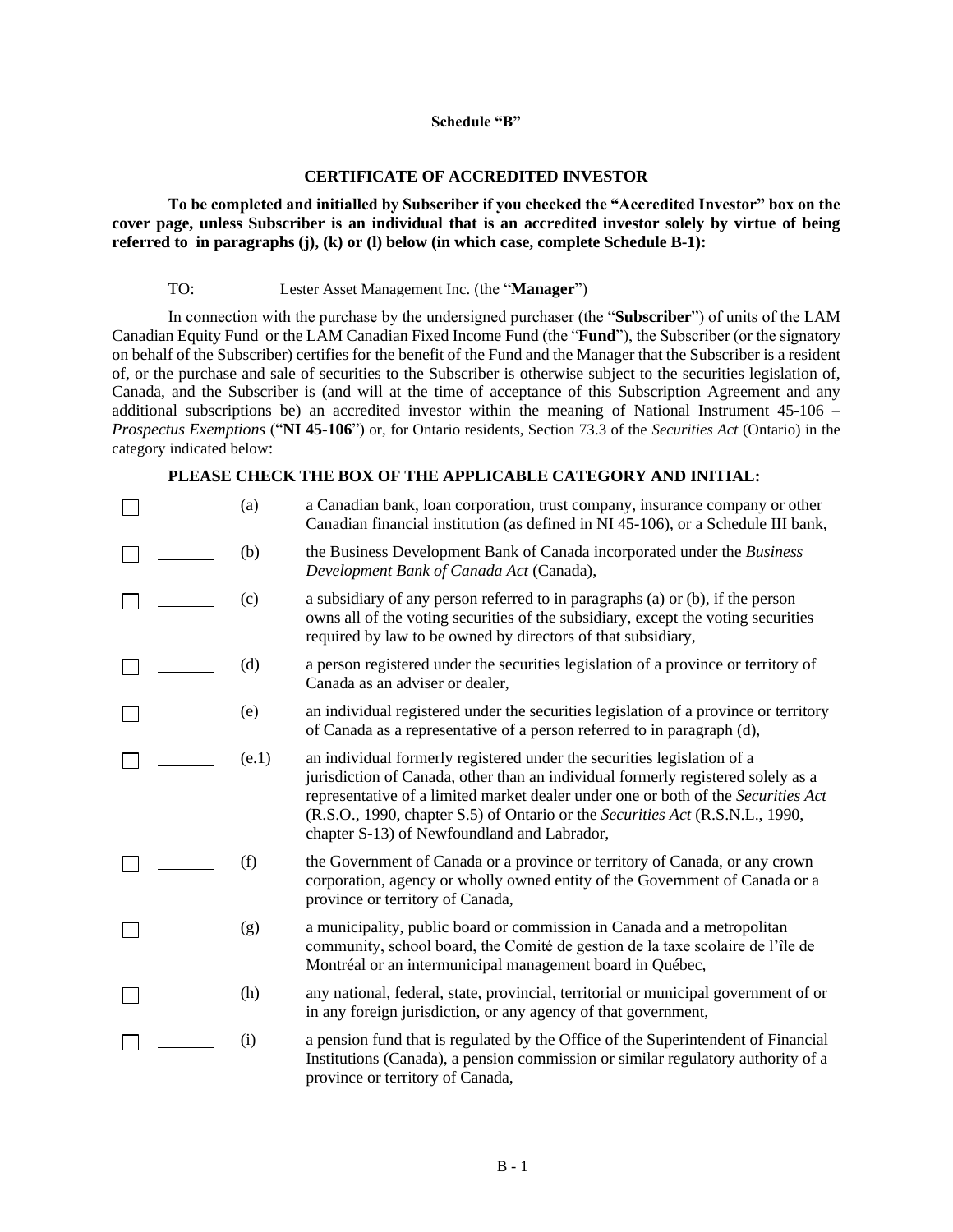|  | (i)     | an individual who, either alone or with a spouse, beneficially owns financial<br>assets (as defined below), having an aggregate realizable value that before<br>taxes, but net of any related liabilities, exceeds \$1,000,000,                                                                                                                                     |
|--|---------|---------------------------------------------------------------------------------------------------------------------------------------------------------------------------------------------------------------------------------------------------------------------------------------------------------------------------------------------------------------------|
|  | (j.1)   | an individual who beneficially owns financial assets having an aggregate<br>realizable value that, before taxes but net of any related liabilities, exceeds<br>\$5,000,000,                                                                                                                                                                                         |
|  | (k)     | an individual whose net income before taxes exceeded \$200,000 in each of the<br>two most recent calendar years or whose net income before taxes combined<br>with that of a spouse exceeded \$300,000 in each of the two most recent calendar<br>years and who, in either case, reasonably expects to exceed that net income<br>level in the current calendar year, |
|  | (1)     | an individual who, either alone or with a spouse, has net assets (as defined<br>below) of at least \$5,000,000,                                                                                                                                                                                                                                                     |
|  | (m)     | a person, other than an individual or investment fund, that has net assets of at<br>least \$5,000,000, as shown on its most recently prepared financial statements,<br>and that was not formed for the sole purpose of making a representation to this<br>effect in order to qualify as an accredited investor,                                                     |
|  | (n)     | an investment fund that distributes or has distributed its securities only to                                                                                                                                                                                                                                                                                       |
|  |         | (i)<br>a person that is or was an accredited investor at the time of the<br>distribution,                                                                                                                                                                                                                                                                           |
|  |         | a person that acquires or acquired securities in the circumstances<br>(ii)<br>referred to in sections 2.10 [Minimum amount investment] or 2.19<br>[Additional investment in investment funds] of NI 45-106 or equivalent<br>exemptions under applicable securities legislation as specified in<br>Section 8.2 of NI 45-106, or                                      |
|  |         | a person described in paragraph (i) or (ii) that acquires or acquired<br>(iii)<br>securities under section 2.18 [Investment fund reinvestment] of NI 45-<br>106,                                                                                                                                                                                                    |
|  | $\circ$ | an investment fund that distributes or has distributed securities under a<br>prospectus in a province or territory of Canada for which the regulator or, in<br>Quebec, the securities regulatory authority, has issued a receipt,                                                                                                                                   |
|  | (p)     | a trust company or trust corporation registered or authorized to carry on<br>business under the Trust and Loan Companies Act (Canada) or under<br>comparable legislation in a province or territory of Canada or a foreign<br>jurisdiction, acting on behalf of a fully managed account managed by the trust<br>company or trust corporation, as the case may be,   |
|  | (q)     | a person acting on behalf of a fully managed account managed by that person, if<br>that person is registered or authorized to carry on business as an adviser or the<br>equivalent under the securities legislation of a province or territory of Canada or<br>a foreign jurisdiction,                                                                              |
|  | (r)     | a registered charity under the <i>Income Tax Act</i> (Canada) that, in regard to the<br>trade, has obtained advice from an eligibility adviser or an adviser registered<br>under the securities legislation of the province or territory of the registered<br>charity to give advice on the securities being traded,                                                |
|  | (s)     | an entity organized in a foreign jurisdiction that is analogous to any of the<br>entities referred to in paragraphs (a) to (d) or paragraph (i) in form and function,                                                                                                                                                                                               |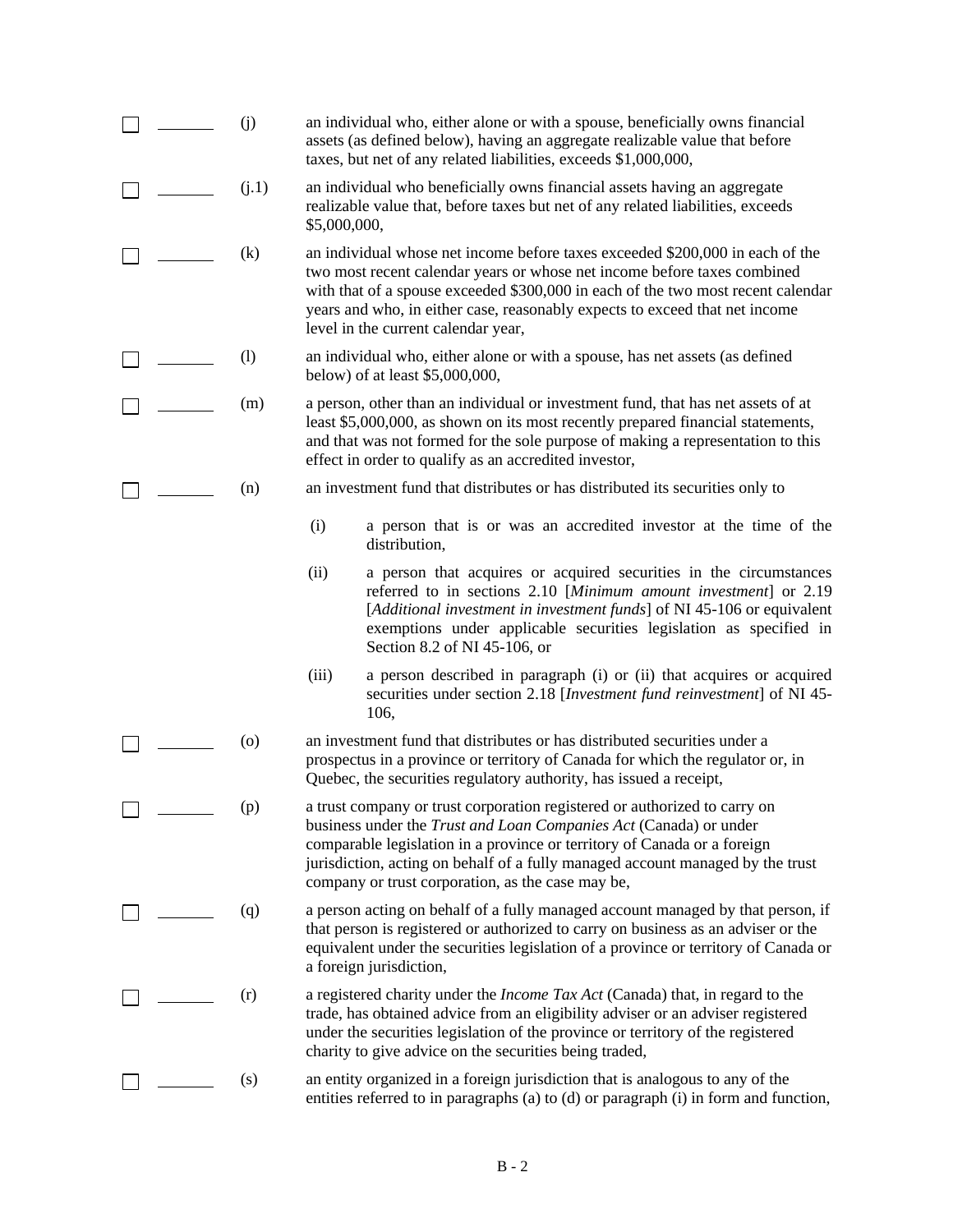| (t)                                    | directors, are persons that are accredited investors,         | a person in respect of which all of the owners of interests, direct, indirect or<br>beneficial, except the voting securities required by law to be owned by                                                                                                                                                                                                                                                                                                                                                                                                                                                                  |           |  |
|----------------------------------------|---------------------------------------------------------------|------------------------------------------------------------------------------------------------------------------------------------------------------------------------------------------------------------------------------------------------------------------------------------------------------------------------------------------------------------------------------------------------------------------------------------------------------------------------------------------------------------------------------------------------------------------------------------------------------------------------------|-----------|--|
|                                        | (u)<br>person that is exempt from registration as an adviser, | an investment fund that is advised by a person registered as an adviser or a                                                                                                                                                                                                                                                                                                                                                                                                                                                                                                                                                 |           |  |
|                                        | (v)                                                           | a person that is recognized or designated by the securities regulatory authority<br>or, except in Ontario and Québec, the regulator as an accredited investor, or                                                                                                                                                                                                                                                                                                                                                                                                                                                            |           |  |
|                                        | (w)<br>each of:                                               | a trust established by an accredited investor for the benefit of the accredited<br>investor's family members of which a majority of the trustees are accredited<br>investors and all of the beneficiaries are the accredited investor's spouse, a former<br>spouse of the accredited investor or a parent, grandparent, brother, sister, child or<br>grandchild of that accredited investor, of that accredited investor's spouse or of that<br>accredited investor's former spouse. If you checked $(w)$ , please indicate the name<br>and category of accredited investor (by reference to the applicable letter above) of |           |  |
|                                        | <b>Accredited Investor:</b>                                   | Name:                                                                                                                                                                                                                                                                                                                                                                                                                                                                                                                                                                                                                        | Category: |  |
|                                        | Individual who established<br>trust:                          |                                                                                                                                                                                                                                                                                                                                                                                                                                                                                                                                                                                                                              |           |  |
|                                        | Trustee:                                                      |                                                                                                                                                                                                                                                                                                                                                                                                                                                                                                                                                                                                                              |           |  |
|                                        | Trustee:                                                      |                                                                                                                                                                                                                                                                                                                                                                                                                                                                                                                                                                                                                              |           |  |
|                                        | Trustee:                                                      |                                                                                                                                                                                                                                                                                                                                                                                                                                                                                                                                                                                                                              |           |  |
| [attach sheet if more than 3 trustees] |                                                               |                                                                                                                                                                                                                                                                                                                                                                                                                                                                                                                                                                                                                              |           |  |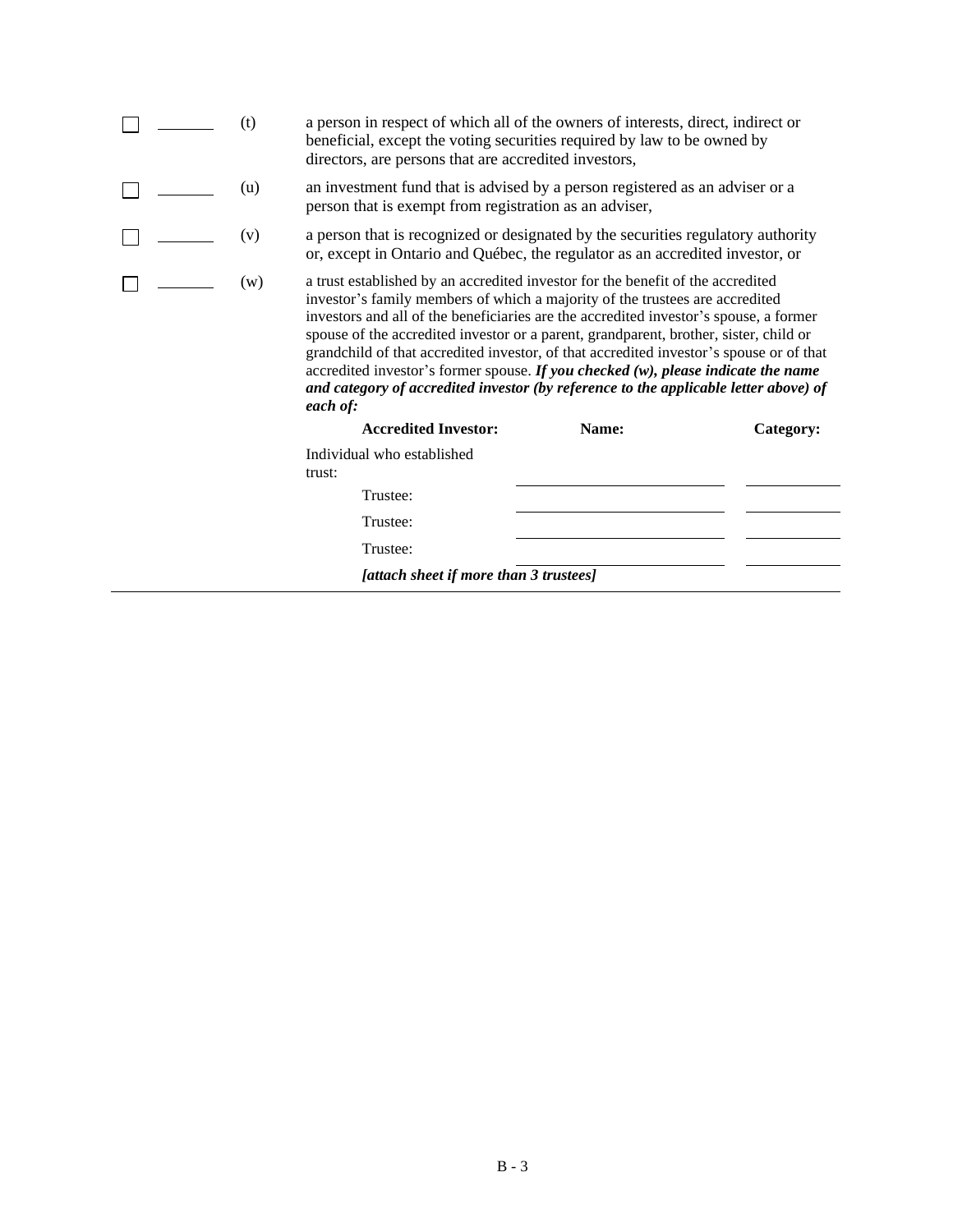# **Defined Terms:**

Certain terms used above are specifically defined by applicable securities legislation, regulation or rules, as follows:

# "**Canadian financial institution**" means:

- (i) an association governed by the *Cooperative Credit Associations Act* (Canada) or a central cooperative credit society for which an order has been made under section 473(1) of that Act, or
- (ii) a bank, loan corporation, trust company, trust corporation, insurance company, treasury branch, credit union, caisse populaire, financial services cooperative, or league that, in each case, is authorized by an enactment of Canada or a province or territory of Canada to carry on business in Canada or a province or territory of Canada;

"**company**" means any corporation, incorporated association, incorporated syndicate or other incorporated organization;

### "**director**" means:

- (i) a member of the board of directors of a company or an individual who performs similar functions for a company, and
- (ii) with respect to a person that is not a company, an individual who performs functions similar to those of a director of a company;

### "**eligibility adviser**" means:

- (i) a person that is registered as an investment dealer and authorized to give advice with respect to the type of security being distributed, and
- (ii) in Saskatchewan or Manitoba, also means a lawyer who is a practicing member in good standing with a law society of a province or territory of Canada or a public accountant who is a member in good standing of an institute or association of chartered accountants, certified general accountants or certified management accountants in a province or territory of Canada provided that the lawyer or public accountant must not
	- (A) have a professional, business or personal relationship with the issuer, or any of its directors, executive officers, founders, or control persons, and
	- (B) have acted for or been retained personally or otherwise as an employee, executive officer, director, associate or partner of a person that has acted for or been retained by the issuer or any of its directors, executive officers, founders or control persons within the previous 12 months;

"**executive officer**" means, for an issuer, an individual who is:

- (i) a chair, vice-chair or president;
- (ii) vice-president in charge of a principal business unit, division or function including sales, finance or production; or
- (iii) performing a policy-making function in respect of the issuer;

"**financial assets**" include, (i) cash, (ii) securities, or (iii) a contract of insurance, deposit or an evidence of a deposit that is not a security for the purposes of securities legislation (the value of an investor's personal residence or other real estate is not included in the calculation of financial assets);

"**foreign jurisdiction**" means a country other than Canada or a political subdivision of a country other than Canada;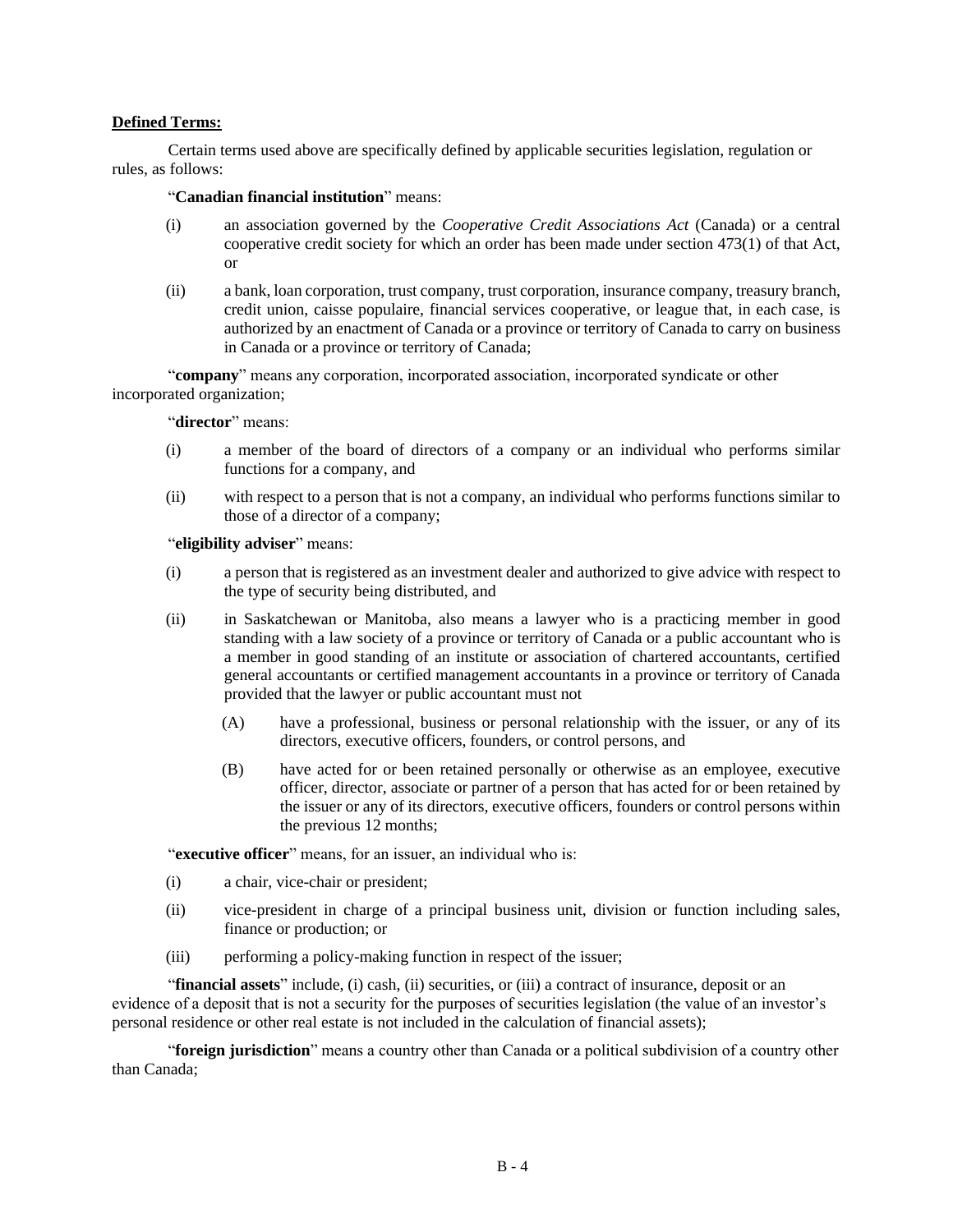"**fully managed account**" means an account of a client for which a person makes the investment decisions if that person has full discretion to trade in securities for the account without requiring the client's express consent to a transaction;

"**individual**" means a natural person, but does not include a partnership, unincorporated association, unincorporated organization, trust or a natural person in his or her capacity as trustee, executor, administrator or other legal personal representative;

"**net assets**" means all of the investor's assets minus all of his or her liabilities;

"**person**" includes:

- (i) an individual,
- (ii) a corporation,
- (iii) a partnership, trust, fund and an association, syndicate, organization or other organized group of persons, whether incorporated or not, and
- (iv) an individual or other person in that person's capacity as a trustee, executor, administrator or personal or other legal representative;

### "**related liabilities**" means:

- (i) liabilities incurred or assumed for the purpose of financing the acquisition or ownership of financial assets, or
- (ii) liabilities that are secured by financial assets;

"**Schedule III bank**" means an authorized foreign bank named in Schedule III of the *Bank Act*

# (Canada);

"**spouse**" means, an individual who,

- (i) is married to another individual and is not living separate and apart within the meaning of the *Divorce Act* (Canada), from the other individual,
- (ii) is living with another individual in a marriage-like relationship, including a marriage-like relationship between individuals of the same gender, or
- (iii) in Alberta, is an individual referred to in paragraph (i) or (ii), or is an adult interdependent partner within the meaning of the *Adult Interdependent Relationships Act* (Alberta);

"**subsidiary**" means an issuer that is **controlled** directly or indirectly by another issuer and includes a subsidiary of that subsidiary;

### **Control**

A person (first person) is considered to control another person (second person) if

- (i) the first person beneficially owns or directly or indirectly exercises control or direction over securities of the second person carrying votes which, if exercised, would entitle the first person to elect a majority of the directors of the second person, unless that first person holds the voting securities only to secure an obligation,
- (ii) the second person is a partnership, other than a limited partnership, and the first person holds more than 50% of the interests of the partnership, or
- (iii) the second person is a limited partnership and the general partner of the limited partnership is the first person.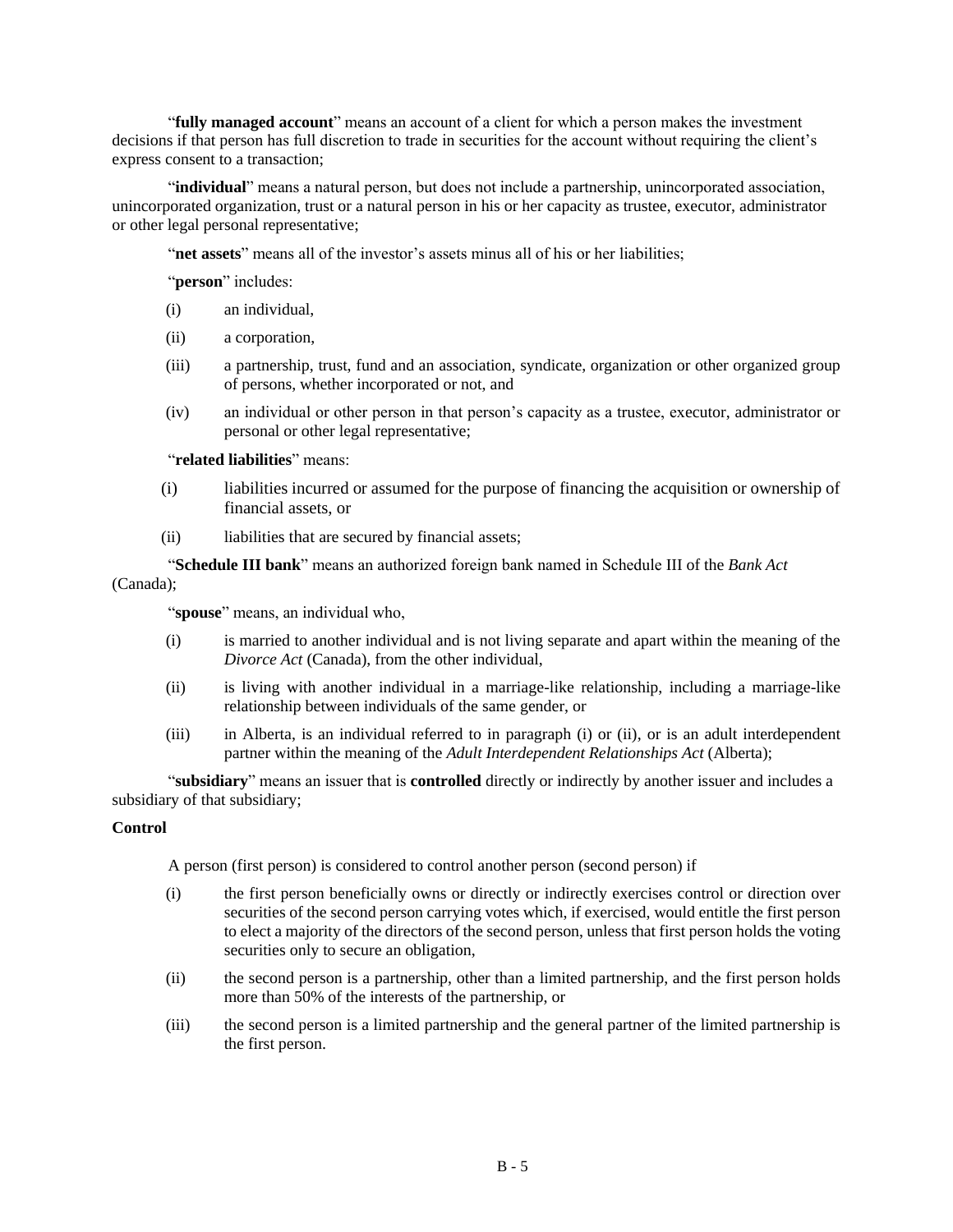# **SCHEDULE "B-1"**

### **FORM FOR CERTAIN INDIVIDUAL ACCREDITED INVESTORS**

# **WARNING!**

### **This investment is risky. Don't invest unless you can afford to lose all the money you pay for this investment.**

*[To be completed by Subscriber and his or her salesperson if Subscriber is an individual that is an accredited investor solely by virtue of being referred to in paragraphs (j), (k) and/or (l) of Schedule "B".]*

| <b>SECTION 1</b>                                                                                                                                                                                                                                                                                                                                                                                                                                                                                                                                                                 |                                                                                         |                  |
|----------------------------------------------------------------------------------------------------------------------------------------------------------------------------------------------------------------------------------------------------------------------------------------------------------------------------------------------------------------------------------------------------------------------------------------------------------------------------------------------------------------------------------------------------------------------------------|-----------------------------------------------------------------------------------------|------------------|
| About your investment<br>1.                                                                                                                                                                                                                                                                                                                                                                                                                                                                                                                                                      |                                                                                         |                  |
| Type of securities: Trust Units                                                                                                                                                                                                                                                                                                                                                                                                                                                                                                                                                  | Issuer: $\Box$ <i>LAM Canadian Equity Fund</i><br>$\Box$ LAM Canadian Fixed Income Fund |                  |
| Purchased from Issuer: Yes                                                                                                                                                                                                                                                                                                                                                                                                                                                                                                                                                       |                                                                                         |                  |
| <b>SECTIONS 2 TO 4 TO BE COMPLETED BY THE SUBSCRIBER</b>                                                                                                                                                                                                                                                                                                                                                                                                                                                                                                                         |                                                                                         |                  |
| 2.<br><b>Risk acknowledgement</b>                                                                                                                                                                                                                                                                                                                                                                                                                                                                                                                                                |                                                                                         |                  |
| This investment is risky. Initial that you understand that:                                                                                                                                                                                                                                                                                                                                                                                                                                                                                                                      |                                                                                         |                  |
| <b>Risk of loss</b> – You could lose your entire investment of $\S$<br>. <i>[Insert amount</i><br>appearing at the top of page 1 of the Subscription Application.]                                                                                                                                                                                                                                                                                                                                                                                                               |                                                                                         |                  |
| <b>Liquidity risk</b> – You may not be able to sell your investment quickly – or at all.                                                                                                                                                                                                                                                                                                                                                                                                                                                                                         |                                                                                         |                  |
| <b>Lack of information</b> – You may receive little or no information about your investment. [Note: please<br>read the Term Sheet of the Fund delivered with this Subscription Agreement.]                                                                                                                                                                                                                                                                                                                                                                                       |                                                                                         |                  |
| <b>Lack of advice</b> – You will not receive advice from the salesperson about whether this investment is<br>suitable for you unless the salesperson is registered. The salesperson is the person who meets with, or<br>provides information to, you about making this investment. [Note: The Adviser will only accept a<br>subscription from the Subscriber if the salesperson identified in section 5 below is a dealing<br>representative of the Adviser or of another registered dealer.] To check whether the salesperson is<br>registered, go to www.aretheyregistered.ca. |                                                                                         |                  |
| <b>Accredited investor status</b><br>3.                                                                                                                                                                                                                                                                                                                                                                                                                                                                                                                                          |                                                                                         |                  |
| You must meet at least one of the following criteria to be able to make this investment. Initial the<br>statement that applies to you. (You may initial more than one statement.) The person identified in<br>section 6 is responsible for ensuring that you meet the definition of accredited investor. That person,<br>or the salesperson identified in section 5, can help you if you have questions about whether you meet<br>these criteria.                                                                                                                                |                                                                                         | Your<br>initials |
| Your net income before taxes was more than \$200,000 in each of the 2 most recent calendar years,<br>$\bullet$<br>and you expect it to be more than \$200,000 in the current calendar year. (You can find your net<br>income before taxes on your personal income tax return.)                                                                                                                                                                                                                                                                                                   |                                                                                         |                  |
| Your net income before taxes combined with your spouse's was more than \$300,000 in each of<br>$\bullet$<br>the 2 most recent calendar years, and you expect your combined net income before taxes to be<br>more than \$300,000 in the current calendar year.                                                                                                                                                                                                                                                                                                                    |                                                                                         |                  |
| Either alone or with your spouse, you own more than \$1 million in cash and securities, after<br>$\bullet$<br>subtracting any debt related to the cash and securities.                                                                                                                                                                                                                                                                                                                                                                                                           |                                                                                         |                  |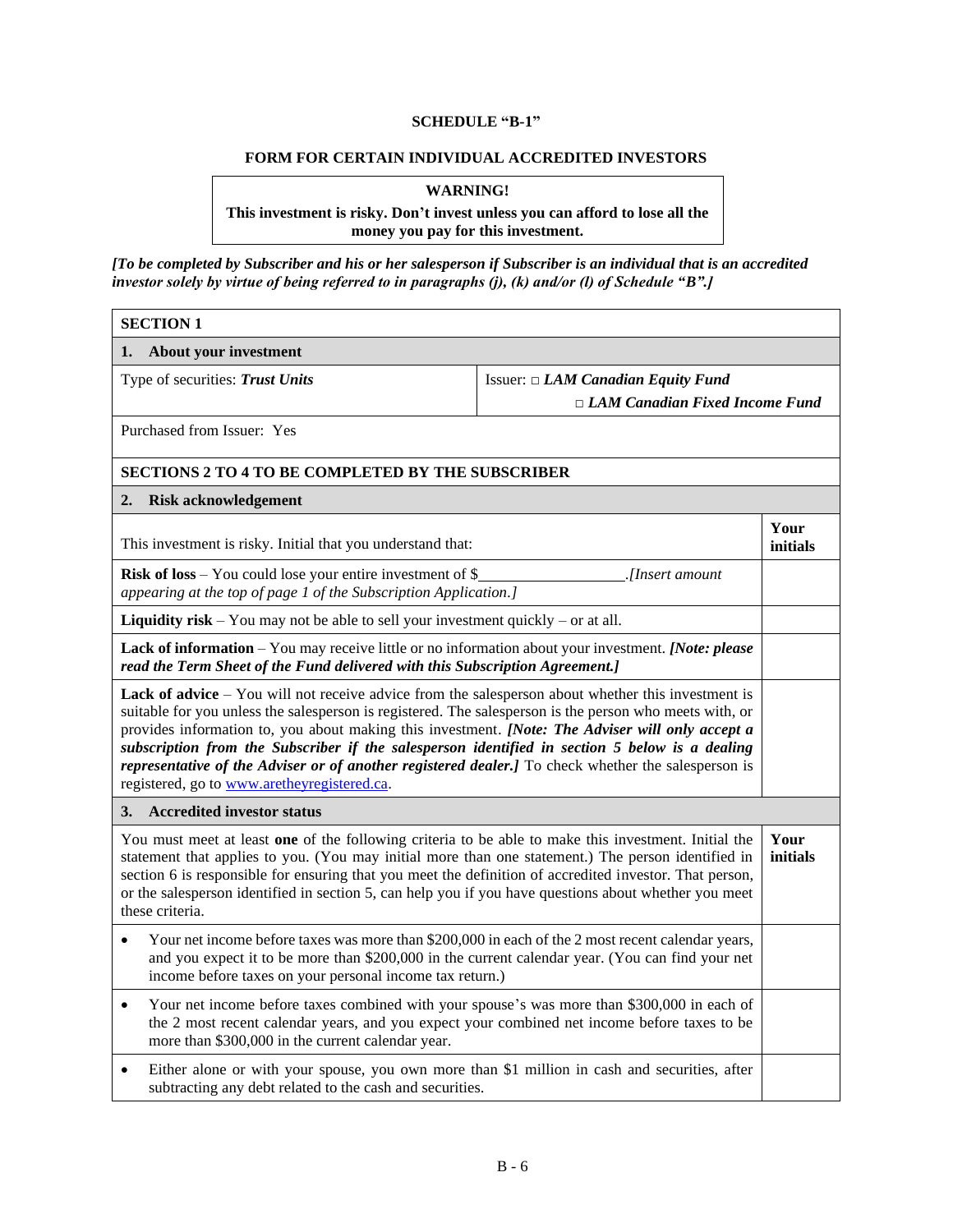• Either alone or with your spouse, you have net assets worth more than \$5 million. (Your net assets are your total assets (including real estate) minus your total debt.)

### **4. Your name and signature**

By signing this form, you confirm that you have read this form and you understand the risks of making this investment as identified in this form. *[Note: The information in sections 1, 5 and 6 must be completed before the Subscriber completes and signs the form.]*

First and last name (please print):

 $Signature: X$  Date:

### **SECTION 5 TO BE COMPLETED BY THE SALESPERSON**

### **5. Salesperson information**

*[Instruction: The salesperson is the person who meets with, or provides information to, the purchaser with respect*  to making this investment. That could include a representative of the Adviser, a registrant or a person who is exempt *from the registration requirement.]*

First and last name of salesperson (please print):

Telephone: Email:

Name of firm (if registered):

### **SECTION 6 TO BE COMPLETED BY THE ISSUER**

**6. For more information about this investment, please contact:**

LESTER ASSET MANAGEMENT INC. at 1800 McGill College Ave., Suite 2102, Montreal, Quebec H3A 3J6 (Attention: President) or by telephone at (514) 849-5566 or by fax to (514) 849-4016. **For more information about prospectus exemptions, contact your local securities regulator. You can find contact information at [www.securities-administrators.ca.](http://www.securities-administrators.ca/)**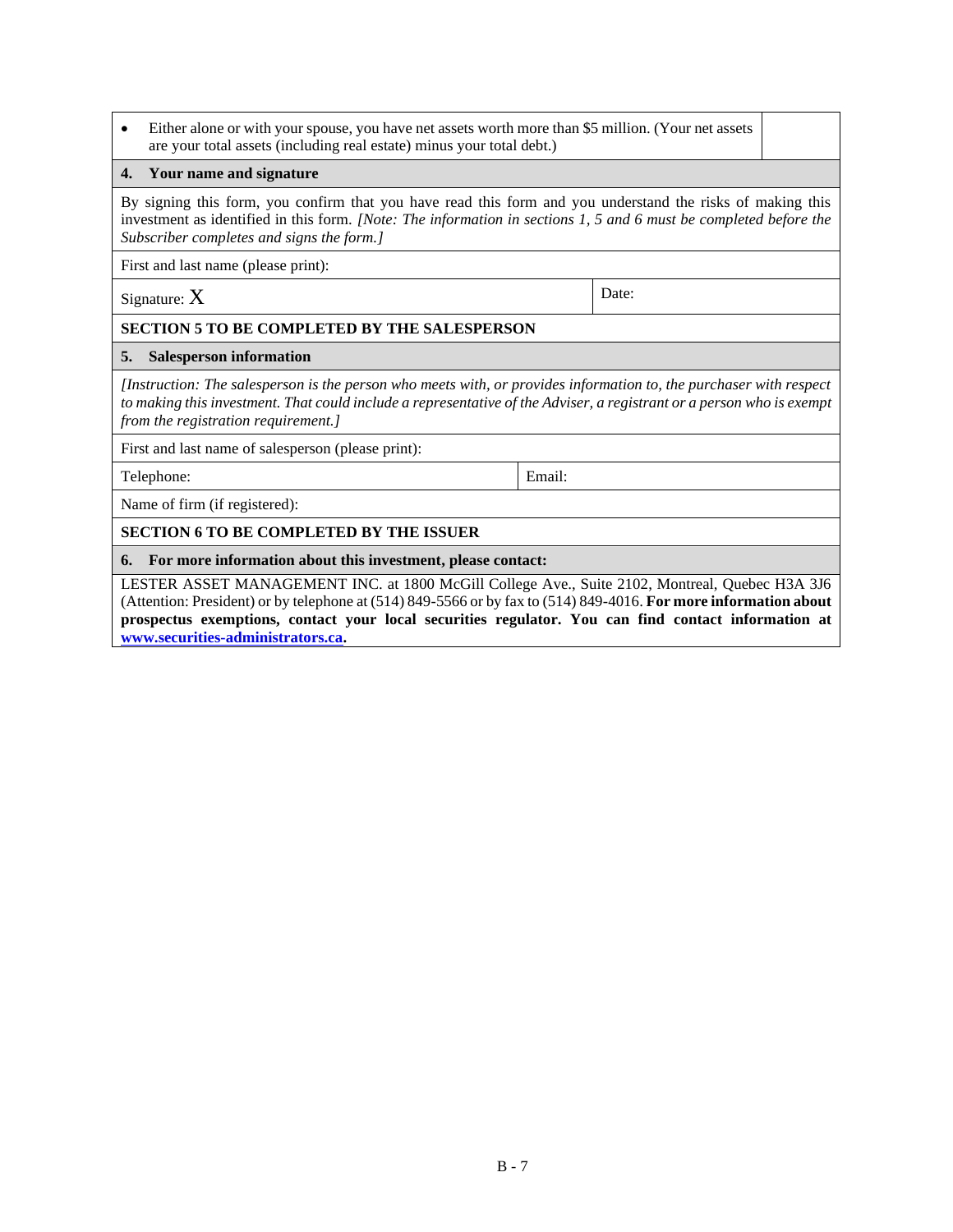### **Schedule "C"**

### **CORPORATE CERTIFICATE**

**[Insert Name of Corporation or Other Entity]** \_**\_\_\_\_\_\_\_\_\_\_\_\_\_\_\_\_\_\_\_\_\_\_\_\_\_\_\_\_\_\_\_\_\_\_\_\_\_\_\_\_\_\_\_\_\_\_\_\_\_\_\_\_**

# **TO: (Check a box)□ LAM Canadian Equity Fund or □ LAM Canadian Fixed Income Fund and Lester Asset Management Inc.**

### **RE: Subscription for Units of (Check a box) □ LAM Canadian Equity Fund (the "Fund") □ LAM Canadian Fixed Income Fund (the "Fund")**

I, \_\_\_\_\_\_\_\_\_\_\_\_\_\_\_\_\_\_\_ **[Print Name]**, \_\_\_\_\_\_\_\_\_\_\_\_\_\_\_\_\_\_\_ **[Insert Title]**, of \_\_\_\_\_\_\_\_\_\_\_\_\_\_\_\_\_\_\_\_\_\_\_\_ **[Print Name of Entity]** (the "Corporation"), do hereby certify for and on behalf of the Corporation, but without personal liability, to the best of my knowledge, as follows:

- (i) I am the \_\_\_\_\_\_\_\_\_\_\_\_\_\_\_\_\_\_\_\_\_\_\_**[Insert Title]** of the Corporation, and as such have knowledge of the matters certified to herein;
- (ii) the Corporation has not taken any steps to terminate its existence, to amalgamate, to continue into any other jurisdiction or to change its existence in any way and no proceedings have been commenced or threatened, or actions taken or resolutions passed that could result in the Corporation ceasing to exist;
- (iii) the Corporation is not insolvent and no acts or proceedings have been taken by or against the Corporation or are pending in connection with the Corporation, and the Corporation is not in the course of, and has not received any notice or other communications, in each case, in respect of, any amalgamation, dissolution, liquidation, insolvency, bankruptcy or reorganization involving the Corporation, or for the appointment of a receiver, administrator, administrative receiver, trustee or similar officer with respect to all or any of its assets or revenues or of any proceedings to cancel its constituting documents or to otherwise terminate its existence or of any situation which, unless remedied, would result in such cancellation or termination;
- (iv) the Corporation has not failed to file such returns, pay such taxes, or take such steps as may constitute grounds for the cancellation or forfeiture of its constituting documents;
- (v) the Corporation has taken all necessary corporate action to approve the attached Subscription Application and its Schedules for the subscription for units of the Fund;
- (vi) **attached to this certificate are true copies of the articles of incorporation, bylaws and other constituting documents of the Corporation; and**
- (vii) the current directors of the Corporation are listed below: [**Insert Names below]**

**\_\_\_\_\_\_\_\_\_\_\_\_\_\_\_\_\_\_\_\_\_\_\_\_\_\_\_\_\_\_ \_\_\_\_\_\_\_\_\_\_\_\_\_\_\_\_\_\_\_\_\_\_\_\_\_\_\_\_\_\_\_\_**

**\_\_\_\_\_\_\_\_\_\_\_\_\_\_\_\_\_\_\_\_\_\_\_\_\_\_\_\_\_\_ \_\_\_\_\_\_\_\_\_\_\_\_\_\_\_\_\_\_\_\_\_\_\_\_\_\_\_\_\_\_\_\_**

**\_\_\_\_\_\_\_\_\_\_\_\_\_\_\_\_\_\_\_\_\_\_\_\_\_\_\_\_\_\_ \_\_\_\_\_\_\_\_\_\_\_\_\_\_\_\_\_\_\_\_\_\_\_\_\_\_\_\_\_\_\_\_**

**IN WITNESS WHEREOF** I have hereunto signed my name at the \_\_\_\_\_\_\_\_\_\_\_\_\_\_\_\_\_\_\_\_\_\_**[Insert City]** this \_\_\_\_ day of \_\_\_\_\_\_\_\_\_\_\_\_\_\_\_\_\_\_\_\_\_ **[Insert Date]**.

\_\_\_\_\_\_\_\_\_\_\_\_\_\_\_\_\_\_\_\_\_\_\_\_\_\_\_\_\_\_\_\_\_\_\_\_\_\_\_\_\_\_\_\_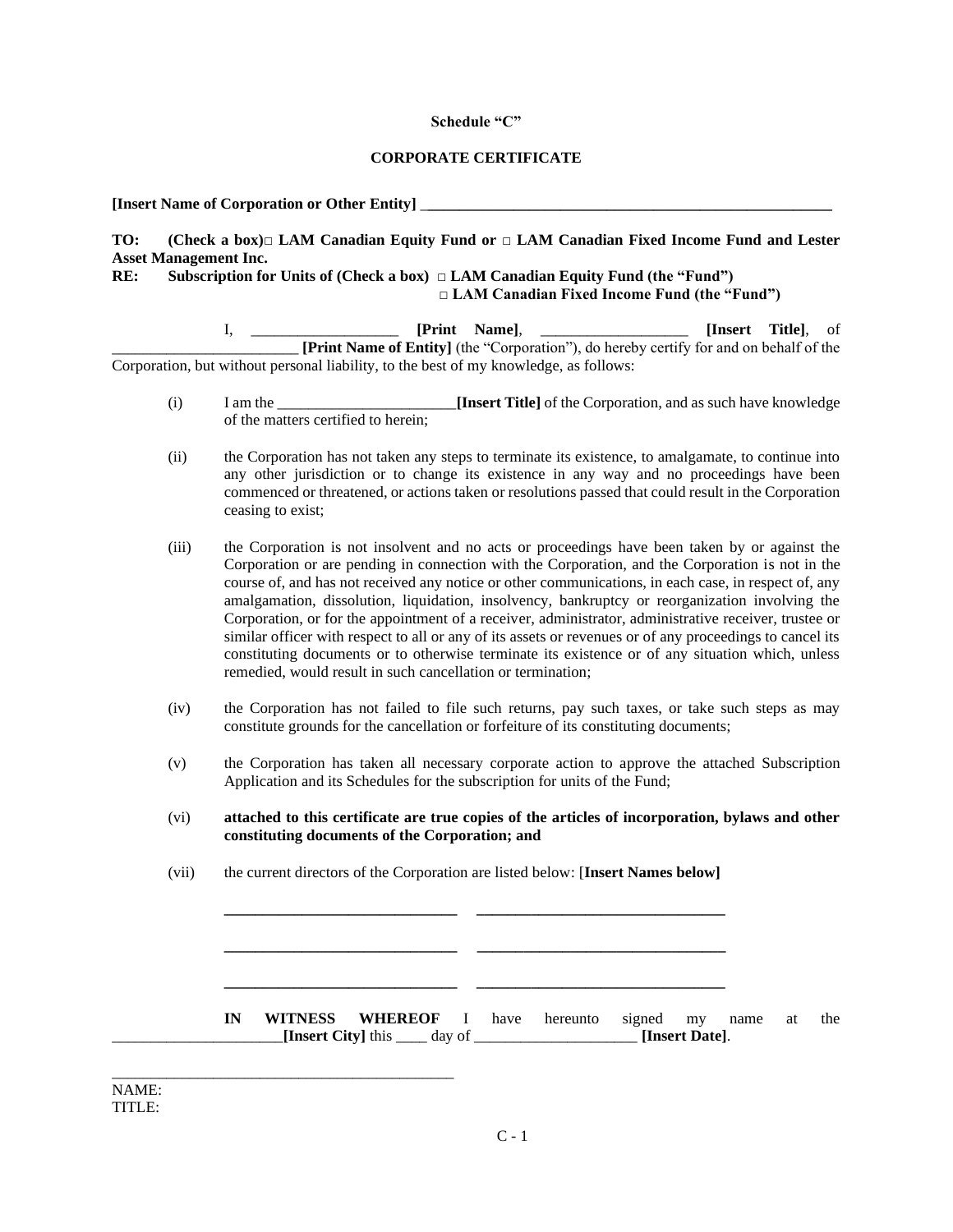#### **Schedule "D"**

#### **Subscription Terms and Conditions**

#### **Acceptance of Purchase**

This Subscription Application and payment of the subscription price must be forwarded by the Subscriber or his dealer to the Manager as set out in Schedule A and the Term Sheet. Unless otherwise specified, all references to money amounts are to lawful currency of Canada.

The Subscriber acknowledges that participation in the Fund is subject to acceptance or rejection of this Subscription Application by the Manager, to any cheque representing payment of the subscription price being honoured upon presentation for payment and to certain other considerations as set forth in the Term Sheet.

If this subscription for Units is rejected, this Subscription Application and any payment representing subscription monies without interest or deduction shall be returned within two days following such rejection to the Subscriber at the address indicated on the first page of this Subscription Application. If this subscription for Units is accepted, the Units herein subscribed for will be issued in the name of the Subscriber as set forth in this Subscription Application.

#### **Subsequent Subscriptions**

After the required minimum subscription amount has been accepted by the Manager and invested in Units of the Fund, additional investments may be made by the Subscriber subject to the consent of the Manager. If the Subscriber is not then an "accredited investor" and the Subscriber has checked the box on the cover page for "Subsequent top-up investment by non-Accredited Investor", additional investments must be in the same Series that was originally purchased.

The Subscriber represents, warrants and covenants to the Manager and the Fund that: (i) the representations and warranties contained in this Subscription Application will be true and correct on the date on which any additional Units are purchased by the Subscriber as if such representations and warranties were made on the date of such additional investment; (ii) that either the aggregate acquisition cost or the net asset value of the Series of Units held by the investor on the date of purchase of additional Units is not less than the minimum amount required by applicable securities laws and (iii) if requested by the Manager, a Subscriber who originally invested as an "accredited investor" will agree to execute an additional Accredited Investor questionnaire prior to the Manager accepting any additional investment from such Subscriber.

#### **Representations, Warranties and Covenants**

1.1 The Subscriber hereby represents, warrants and covenants to the Manager and the Fund that:

(a) the Subscriber is a resident of Canada in the jurisdiction set out in the subscriber information section on page 1 of this Subscription Application;

(b) if the Subscriber is an individual, such Subscriber is of the age of majority and has the capacity and competence to enter into and be bound by this Subscription Application and this Subscription Application constitutes a legal, valid and binding agreement enforceable against the Subscriber in accordance with its terms;

(c) if the Subscriber is not an individual (including, without limitation, a corporation, syndicate, partnership, trust, association or other form of unincorporated organization):

(i) the Subscriber (A) if a corporation, is a valid and subsisting corporation and is in good standing under the laws of the jurisdiction of its incorporation and (B) if not a corporation, has been created and is existing under the laws of the jurisdiction of its formation and is in good standing under such laws;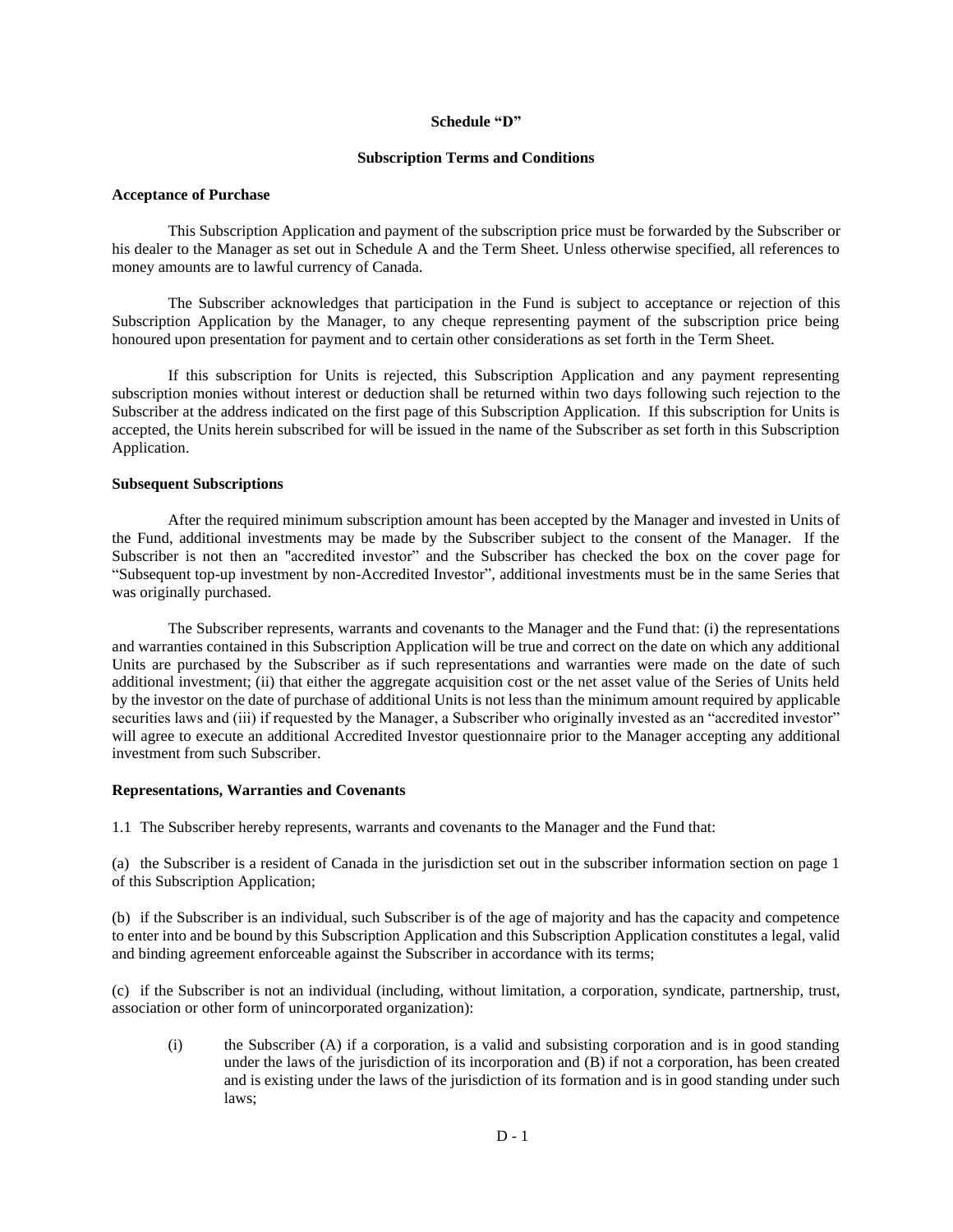- (ii) the Subscriber (A) if a corporation, has the corporate capacity and authority to execute and deliver this Subscription Application and to observe and perform its obligations hereunder and (B) if not a corporation, has the capacity and authority to execute and deliver this Subscription Application and to observe and perform its obligations hereunder; and
- (iii) this Subscription Application has been duly authorized, executed and delivered by the Subscriber and is a legal, valid and binding agreement, enforceable against the Subscriber in accordance with its terms;

(d) the Subscriber has such knowledge of financial and business affairs as to be capable of evaluating the merits and risks of its investment and is able to bear the economic risk of loss of its investment;

(e) the Subscriber, and (if applicable) any beneficial purchaser for whom the Subscriber is acting as manager of a managed account, is not a "non-resident" of Canada within the meaning of the *Income Tax Act* (Canada) or, if a partnership, is a "Canadian partnership" within the meaning of the *Income Tax Act* (Canada), and is not a "non-Canadian" as that expression is defined in the *Investment Canada Act* (Canada), and is not acquiring the Units subscribed for herein for the account or benefit of any United States person;

(f) the Subscriber, and (if applicable) each beneficial purchaser for whom the Subscriber is acting as manager of a managed account, is not a non-resident owned investment corporation or a designated beneficiary within the meaning of Part XII.2 of the *Income Tax Act* (Canada);

(g) the Subscriber, and (if applicable) each beneficial purchaser for whom the Subscriber is acting as manager of a managed account, is not an entity an interest in which is a "tax shelter investment" for the purposes of the *Income Tax Act* (Canada);

(h) the Subscriber, and (if applicable) each beneficial purchaser for whom the Subscriber is acting as manager of a managed account, is not a "financial institution" within the meaning of section 142.2 of the *Income Tax Act* (Canada), or if a financial institution, the Subscriber or such beneficial purchaser has so advised the Manager in writing;

(i) all evidence of identity required to be provided in connection with this subscription is genuine and all related information furnished is accurate, and the Subscriber acknowledges that due to anti-money laundering requirements (i) further identification or other information may be required before applications or transactions can be processed; and (ii) disclosure may be required to be made to third parties of information relating to the Subscriber by the Fund and/or the Manager to comply with such requirements;

(j) if Subscriber is acting on behalf of a beneficial owner as manager of a managed account, Subscriber has (i) carried out identification procedures with respect to and has established the identity of the principal on whose behalf Subscriber is acting, holds evidence of such identity and will maintain such records as required by applicable law; and (ii) adopted and implemented anti-money laundering policies, procedures and controls that comply and will continue to comply in all respects with the requirements of applicable anti-money laundering laws and regulations;

(k) the Subscriber is purchasing Units in accordance with the terms of this Subscription Application and in compliance with the requirements of all applicable securities legislation in its jurisdiction of residence or to which it is otherwise subject and will provide such evidence of compliance with all such matters as the Manager may request;

(l) the Subscriber has received a copy of and has had an opportunity to read the Term Sheet with respect to the Fund attached hereto as Schedule A and the Trust Agreement attached hereto as Schedule E prior to executing and delivering this Subscription Application;

(m) the Subscriber's decision to execute and enter into this Subscription Application and to purchase the Units has not been based on any verbal or written representation as to fact or otherwise made or purported to be made by or on behalf of the Fund, the Manager or any other person other than the Term Sheet;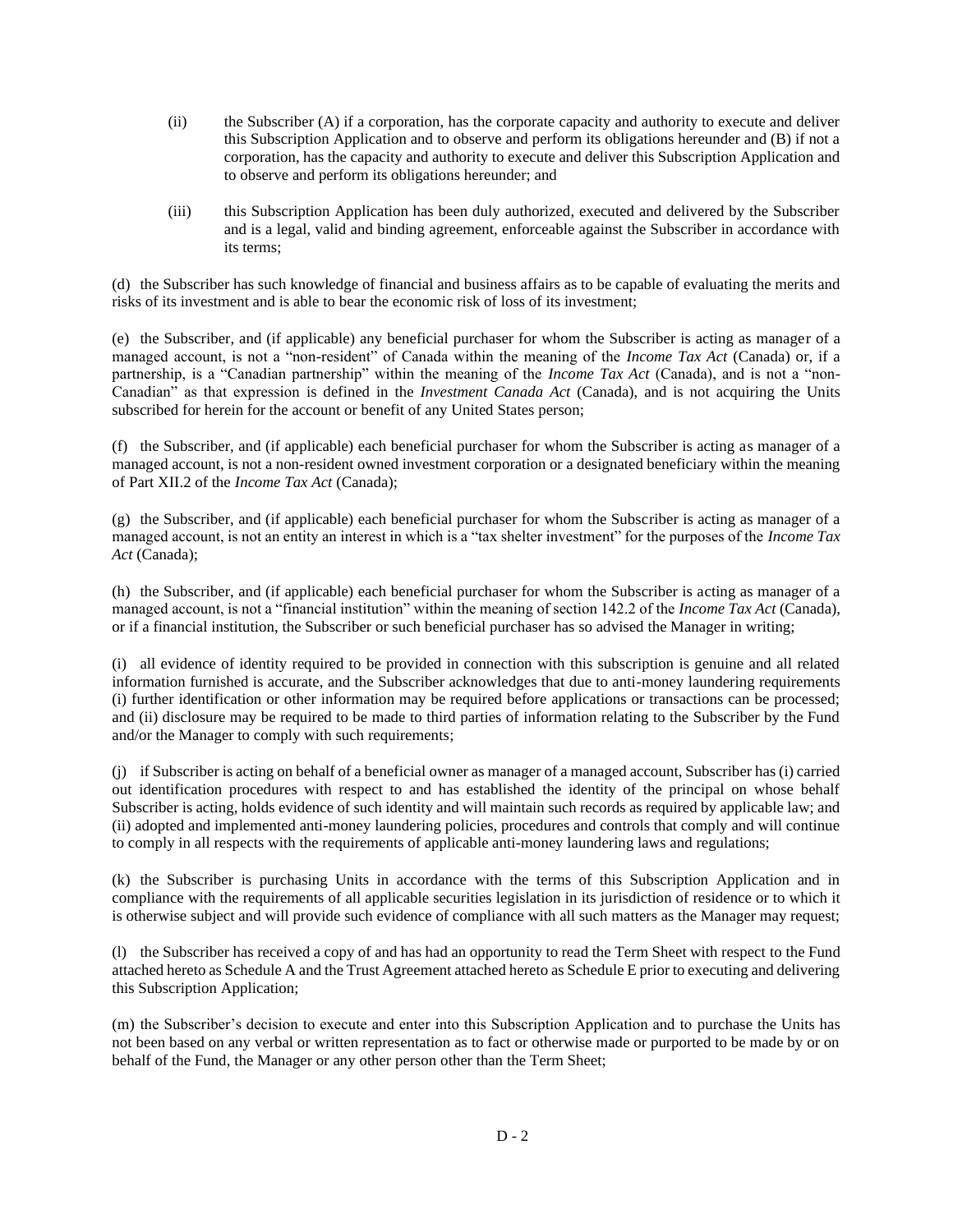(n) the Subscriber is aware of the characteristics of the Units subscribed for herein, of their speculative nature and of the fact that the Units subscribed for herein generally may only be transferred, resold or redeemed, in accordance with the provisions of the Trust Agreement;

(o) the Units are being purchased for investment only and not with a view to resale or distribution and will not be resold or otherwise transferred or disposed of except in accordance with the provisions of the applicable securities legislation and the regulations, rules and policies thereunder and as permitted by the Trust Agreement;

(p) if the Subscriber is relying on the accredited investor exemption in National Instrument 45-106:

- (i) the Subscriber is purchasing the Units as principal and has the status of an "accredited investor" in National Instrument 45-106 as identified in Schedule B, and has completed, executed and delivered Schedule B or B-1 (as applicable) to the Fund concurrently with this Subscription Application representing which category of accredited investor the Subscriber falls within, and the Subscriber acknowledges that such Schedule or declaration and the representation as to accredited investor status are part of this Subscription Application; and
- (ii) the Subscriber will not make any additional investment in the Fund unless the Subscriber continues to fall within the category of accredited investor indicated on the Subscriber's most recently completed and delivered Subscription Application or the Subscriber completes and delivers to the Manager, on behalf of the Fund, a new Subscription Application;

(q) if the Subscriber is relying on the minimum amount investment exemption in National Instrument 45-106:

- (i) the Subscriber is not an individual and is purchasing as principal a sufficient number of units so that the acquisition cost to the Subscriber is not less than \$150,000;
- (ii) the Subscriber is a corporation, syndicate, partnership or other form of unincorporated organization, which existed prior to the offering of Units and has a bona fide purpose other than investment in the Units or, if created to permit such investment, the individual share of the aggregate acquisition cost for each shareholder of the corporation or each member of the syndicate, partnership or other form of unincorporated organization is not less than \$150,000; and
- (iii) the Subscriber will not make any additional investment in the Fund unless (A) the Subscriber initially acquired units of the Fund as principal for an acquisition cost of not less than \$150,000, (B) the additional units will be the same series of units of the Fund as the initial units that the Subscriber acquired and (C) at the date of the purchase of the additional units, the Subscriber will hold units of the Fund that have either an acquisition cost of not less than \$150,000 or a net asset value of not less than \$150,000.

(r) the acknowledgements contained in any forms or documents delivered by the Subscriber under applicable securities laws are true and correct as of the date of execution of this Subscription Application, and will be true and correct as of the purchase and sale of the Units, and fully and truly state those facts necessary for the Fund to be entitled to rely on the relevant exemptions from the prospectus requirements within the meaning of applicable securities legislation of the province or territory of residence of the Subscriber; and

(s) the Subscriber shall notify the Manager immediately if it anticipates that any representation or warranty made by the Subscriber herein will cease to be correct or if it becomes aware that any such representation or warranty has ceased to be correct.

1.2 The foregoing representations and warranties in this Subscription Application shall survive the completion of the purchase and sale of the Units and shall continue in full force and effect.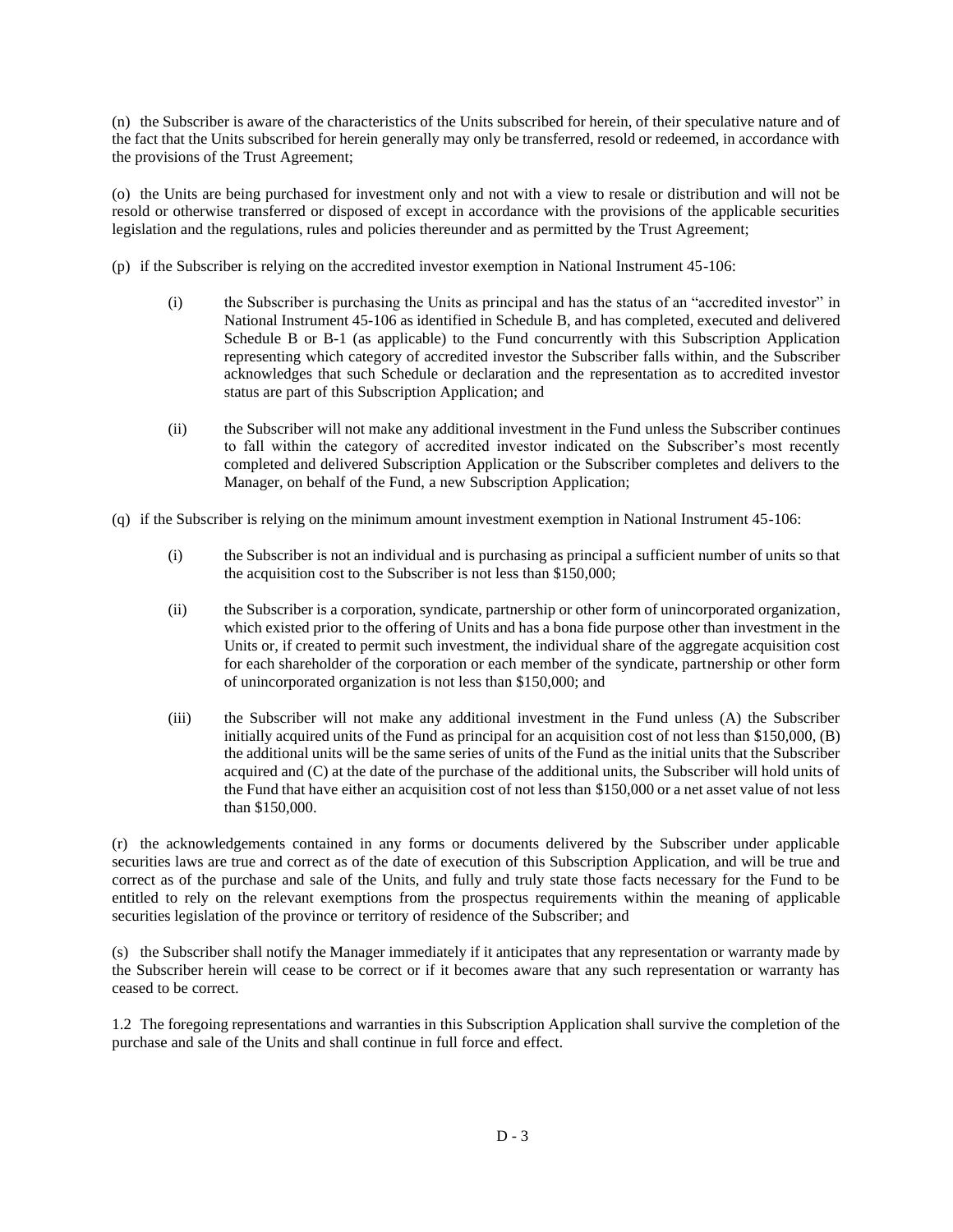#### **Acknowledgements of the Subscriber**

The Subscriber hereby acknowledges and agrees that:

(a) the offer made by this Subscription Application is irrevocable and requires acceptance by the Manager on behalf of the Fund;

(b) the Units to be issued on acceptance of this subscription will be issued in a transaction that is exempt from the prospectus requirements, and no securities regulatory authority, stock exchange or other entity has made any finding or determination as to the merit of investment in, nor have any such agencies or governmental authorities made any recommendation or endorsement with respect to the Units;

(c) if required by applicable securities legislation, policy or order of a securities commission or other regulatory authority or any applicable anti-money laundering legislation or similar laws, the Subscriber will execute, deliver, file and otherwise assist the Manager in filing such reports, undertakings and other documents with respect to the issue of the Units as may be required;

(d) the Subscriber has been advised to consult Subscriber's own legal advisors and tax advisors with respect to the merits, risks and tax consequences of investment in the Units and applicable resale restrictions;

(e) the Subscriber is responsible for obtaining such legal, tax or other advice as the Subscriber considers appropriate in connection with the execution, delivery and performance by the Subscriber of this Subscription Application and the transactions contemplated hereby;

(f) there are certain risk factors inherent in an investment in the Units; there is no guarantee that the Units will earn any positive return in the short or long term; an investment in the Units is speculative and appropriate only for those persons who have the capacity to absorb a loss of some or all of their investment; and

(g) the Subscriber has reviewed the Term Sheet attached as Schedule A and the Trust Agreement attached as Schedule E.

### **Power of Attorney**

The Subscriber hereby irrevocably constitutes and appoints the Manager and any person appointed to replace the Manager pursuant to the Trust Agreement with full power of substitution, as his true and lawful attorney and agent, with full power and authority, in his name, place and stead to make, execute, swear to, acknowledge, deliver, record and file any and all of the following:

(a) the Trust Agreement and all declarations, declarations of change and other instruments necessary to form, qualify or continue the Fund as a unit investment trust in Ontario;

(b) all instruments and declarations necessary to reflect any amendment to the Trust Agreement;

(c) all conveyances and other instruments necessary to reflect the dissolution and termination of the Fund including cancellation of any declarations and further including the signing of any election under the *Income Tax Act* (Canada), as it may be amended or re-enacted from time to time, and any analogous provincial legislation;

(d) any documents necessary to be filed with any governmental body or instrumentality thereof of the Government of Canada or a province thereof in connection with the activities, property, assets and undertaking of the Fund and qualification for sale of the Units in all provinces and territories of Canada;

(e) transfer forms and such other documents on behalf of and in the name of the Subscriber as may be necessary to effect the transfer and/or forfeiture of Units in accordance with the Trust Agreement;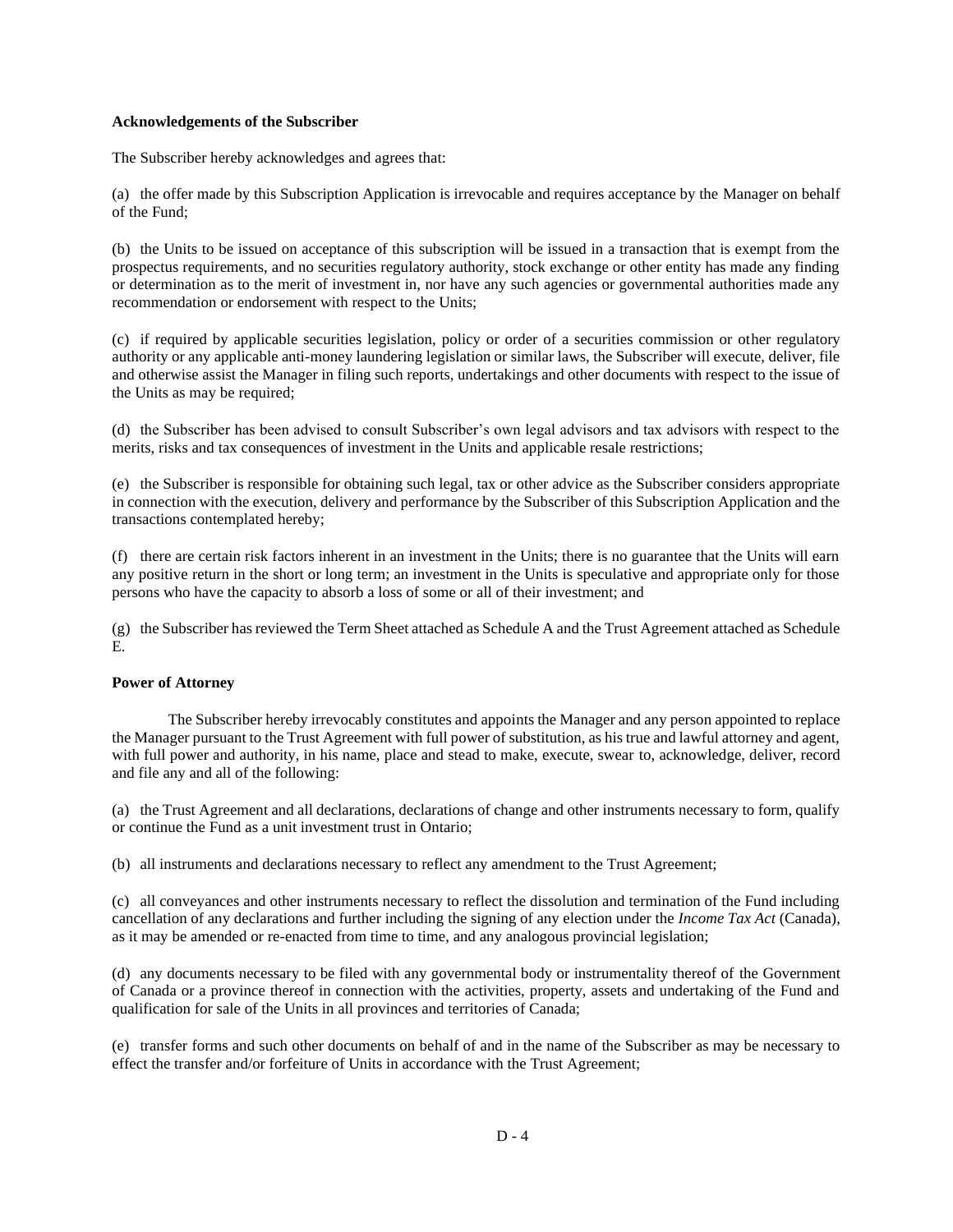(f) such other documents on behalf of and in the name of the Subscriber or in the name of the Fund as may be deemed necessary or desirable by the Manager to give effect to the provisions of the Trust Agreement; and

(g) all elections, determinations, designations, declarations of status or beneficial ownership, claims, information returns, forms, or similar documents or instruments under the *Income Tax Act* (Canada) (including without limitation elections under Section 97(2) thereof as it may be amended or replaced from time to time) or any other taxation or other legislation or laws of like import in Canada, in the United States of America, or in any other foreign jurisdiction, in respect of the affairs of the Fund or of the Subscriber's interest in the Fund, for and including the calendar years 2014, 2015, 2016, 2017, 2018, 2019, 2020, 2021, 2022, 2023, 2024 and any and all taxation years in which the Subscriber is or is deemed to be a unitholder.

The power of attorney granted herein is irrevocable and is a power coupled with an interest and is executed under seal and will, to the extent permitted by law, survive the disability of the Subscriber and be exercisable during any subsequent incapacity of the Subscriber.

### **Foreign Tax Reporting**

In accordance with the Intergovernmental Agreement between Canada and the United States for the enhanced exchange of tax information under the Canada-U.S. Tax Convention (the "IGA") and related proposed legislation and guidance, and as required under the U.S. Foreign Account Tax Compliance Act ("FATCA"), the Manager is required to report on behalf of the Fund certain information with respect to Subscribers who are U.S. residents and U.S. citizens (including U.S. citizens who are residents or citizens of Canada), and certain other "U.S. Persons" as defined under the IGA, to the Canada Revenue Agency ("CRA"). The CRA will then exchange the information with the U.S. Internal Revenue Service ("IRS") pursuant to the provisions of the Canada-U.S. Tax Convention. In order for the Manager and the Fund to comply with their obligations under the IGA, all Subscribers must complete a Form W-8BEN or W-8BEN-E.

The Subscriber acknowledges that if the Manager is required to report information to the CRA in connection with the Subscriber's investment in the Partnership, such report shall not be treated as a breach of any restriction upon the disclosure of information that may be imposed by Canadian law or otherwise.

#### **Confidentiality**

The Subscriber agrees to keep confidential all information contained in the Term Sheet and the Trust Agreement and not to distribute or otherwise make available the Term Sheet or the Trust Agreement or any such information to any other person unless required to do so by law or unless the information is in the public domain or is released with the prior written consent of the Manager, and agrees not to use the information other than for the purpose of evaluating the Subscriber's investment in the Units and other actions taken with respect to the Fund in connection with, and in the Subscriber's capacity as, a holder of Units. Subject to applicable law, confidential information may be disclosed by a Subscriber to a party having management authority over the funds represented by the Subscriber's subscription, to employees and agents of the Subscriber, to independent auditors engaged to review the Subscriber's investment in the Units, to members of any governmental department or authority having jurisdiction over the Subscriber that pursuant to applicable law or internal policies require access to the confidential information for the purposes of evaluation, and to external legal and financial advisors to the Subscriber. Notwithstanding the foregoing, no confidential information may be transmitted to any of the foregoing persons, subject to applicable law, unless such persons are given written notice prior to, or concurrently with, receiving the information of its confidentiality and restricted use under this Subscription Application and on the basis that such persons are restricted to using this information as described in this Subscription Application.

#### **Assignment**

The Subscriber may not assign this Subscription Application, or any part of this Subscription Application, without the prior written consent of the Manager. Any purported assignment without such consent is not binding or enforceable against any party.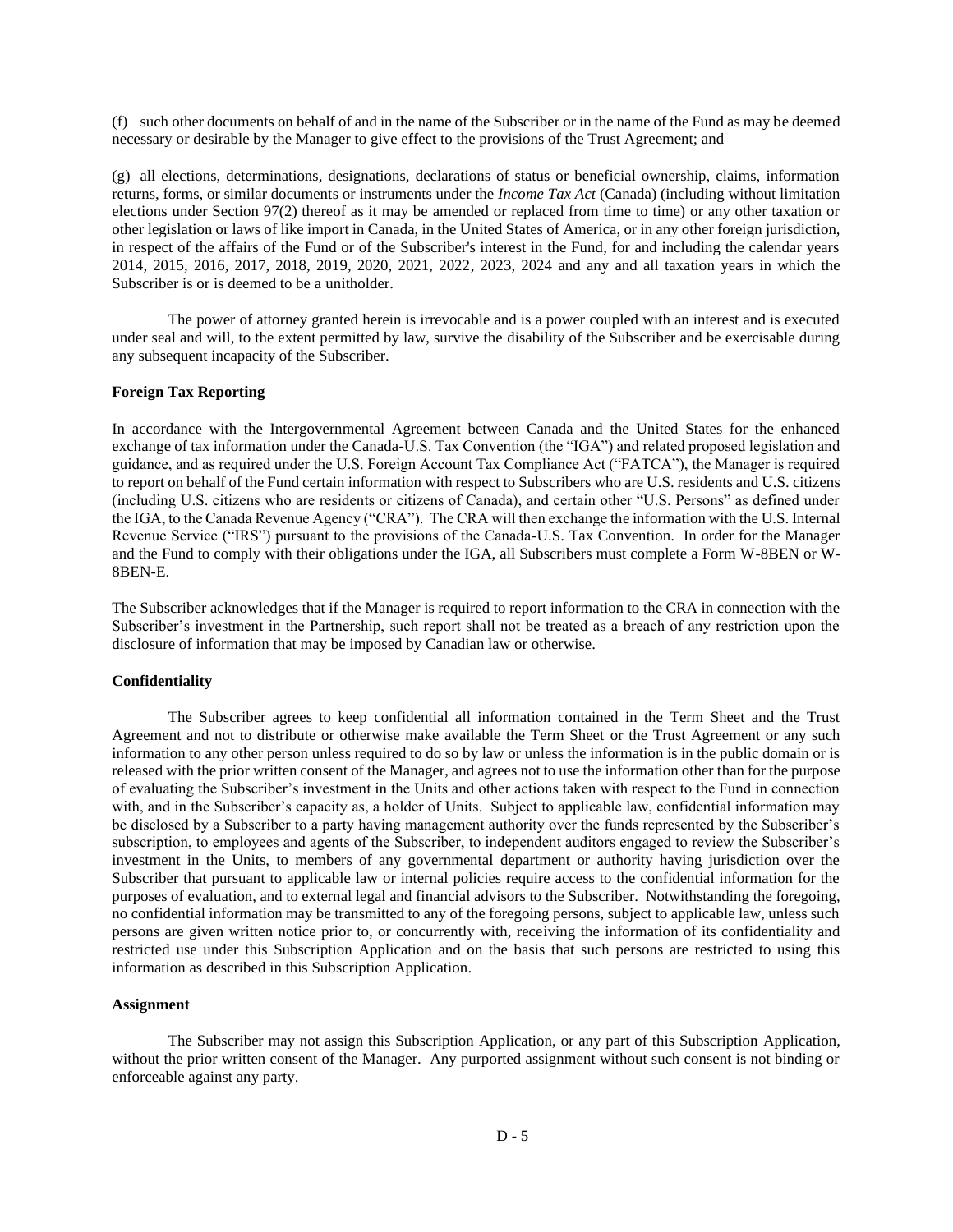#### **Acknowledgement**

The Subscriber understands, acknowledges and agrees that the representations, warranties and agreements of the Subscriber contained herein and in any other writing delivered in connection with the transactions contemplated hereby are made with the intent that they may be relied upon by the Manager in determining the Subscriber's eligibility to purchase Units and the ongoing tax status of the Fund, and the Subscriber hereby agrees to indemnify the Manager and the Fund against all losses, claims, costs, expenses, damages or liabilities which the Manager or the Fund may suffer or incur caused or arising from the reliance thereon.

#### **Enurement**

This Subscription Application enures to the benefit of and binds the parties and their respective heirs, executors, administrators, successors and permitted assigns.

#### **Entire Agreement**

Upon acceptance of this offer to purchase, this Subscription Application contains the entire agreement of the parties hereto relating to the subject matter hereof and there are no representations, covenants or other agreements relating to the subject matter hereof except as stated or referred to herein.This Subscription Application may be amended or modified only by a written instrument signed by both parties.

#### **Severance**

If any provision of this Subscription Application is determined to be void or unenforceable in whole or in part, it shall be deemed not to affect or impair the validity of any other provision of this Subscription Application and such void or unenforceable provision shall be severable from this Subscription Application.

#### **Counterparts and Facsimile**

This Subscription Application may be executed and delivered in two or more counterparts, either in original or facsimile or other electronic delivery form, each of which shall be deemed to be an original and all of which together shall constitute one and the same agreement. Acceptance by the Manager of this Subscription Application shall create a legal, valid and binding agreement between the parties.

#### **Collection, Use and Disclosure of Personal Information**

The Subscriber consents to the collection by the Manager of the personal information relating to the Subscriber contained in this Subscription Application or gathered in connection with the Subscriber's investment in the Fund. The Subscriber acknowledges that such personal information will be used by the Manager and its affiliates in order to administer and manage the Fund and the Subscriber's investment in the Fund, and may be disclosed to third parties that provide administrative and other services in respect of the Fund and to government agencies where it is permitted or required by law, including any applicable anti-money laundering legislation or similar laws. The Subscriber acknowledges that the Fund is required to file with Canadian securities regulatory authorities a report setting out the Subscriber's name and address, the number and type of securities issued, the date of issuance, the exemption relied on and the purchase price of Units issued to the Subscriber. Such information is collected indirectly by the securities regulatory authorities under the authority granted to them in securities legislation, for the purposes of the administration and enforcement of the securities legislation. The following official in Ontario can answer questions about the Ontario Securities Commission's indirect collection of the information:

> Public official contact regarding indirect collection of information: Inquiries Officer Suite 1903, Box 5520 Queen Street West Toronto, Ontario M5H 3S8 Telephone: (416) 593-8314 Toll-Free in Canada: 1 877 785-1555 Facsimile: (416) 593-8122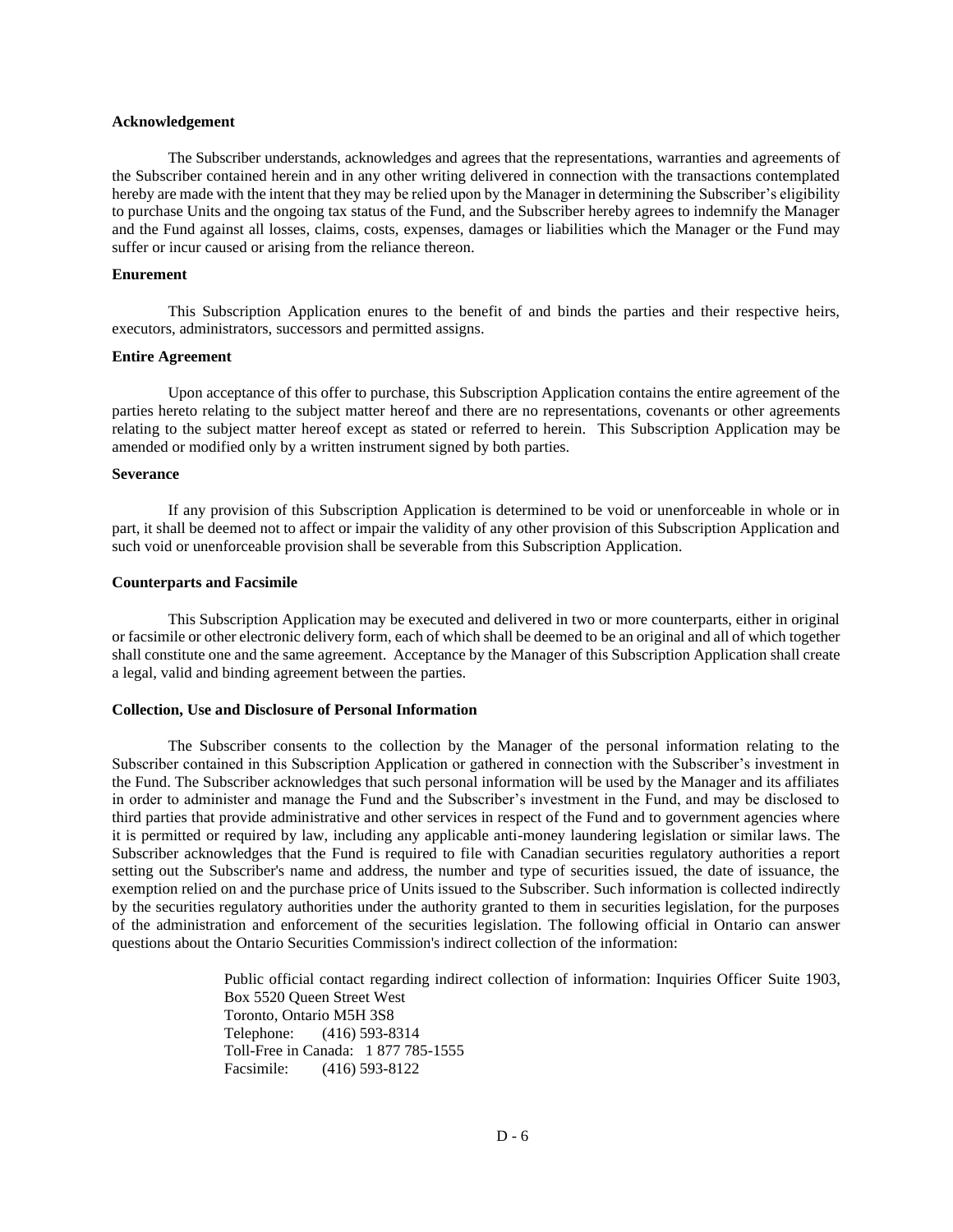## **Time of Essence**

Time is of the essence of this Subscription Application.

### **Governing Law**

This Subscription Application shall be governed exclusively by and construed exclusively in accordance with the laws of the Province of Ontario and the laws of Canada applicable therein notwithstanding the principles, if any, that would otherwise govern the choice of applicable law and the Subscriber hereby irrevocably submits to the nonexclusive jurisdiction of the courts of the Province of Ontario and any courts competent to hear appeals therefrom.

#### **Language**

The parties hereto confirm their express wish that this Subscription Application and all documents and agreements directly or indirectly relating thereto be drawn up in the English language only. *Les parties reconnaissent leur volonté expresse que la présente entente ainsi que tous les documents et contrats s'y rattachant directement ou indirectement soient rédigés en anglais seulement.*